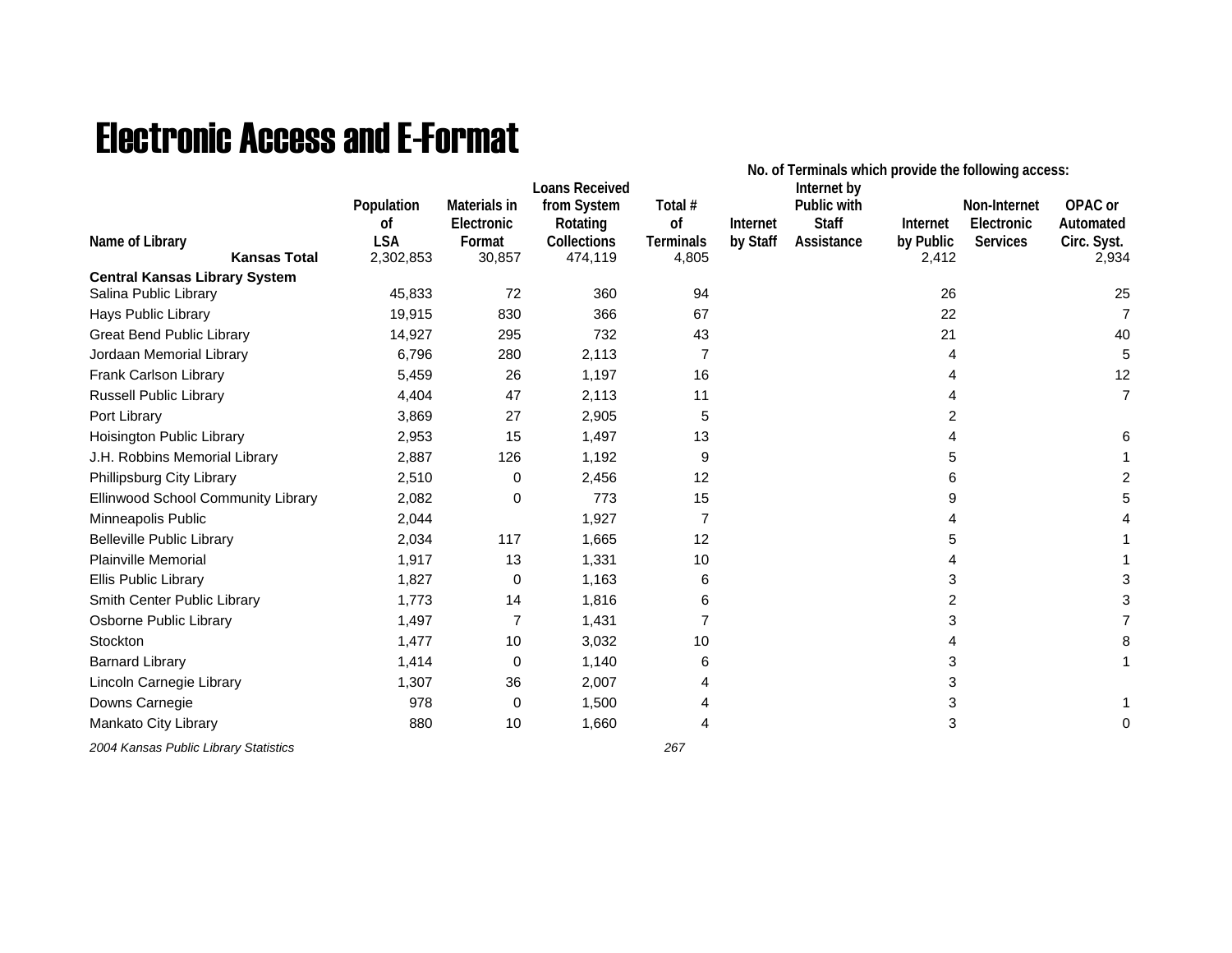|                                      |            |              |                                      | No. of Terminals which provide the following access:<br>Internet by |          |              |           |              |             |
|--------------------------------------|------------|--------------|--------------------------------------|---------------------------------------------------------------------|----------|--------------|-----------|--------------|-------------|
|                                      | Population | Materials in | <b>Loans Received</b><br>from System | Total #                                                             |          | Public with  |           | Non-Internet | OPAC or     |
|                                      | 0f         | Electronic   | Rotating                             | of                                                                  | Internet | <b>Staff</b> | Internet  | Electronic   | Automated   |
| Name of Library                      | <b>LSA</b> | Format       | <b>Collections</b>                   | <b>Terminals</b>                                                    | by Staff | Assistance   | by Public | Services     | Circ. Syst. |
| <b>Kansas Total</b>                  | 2,302,853  | 30,857       | 474,119                              | 4,805                                                               |          |              | 2,412     |              | 2,934       |
| <b>Central Kansas Library System</b> |            |              |                                      |                                                                     |          |              |           |              |             |
| Independent Township                 | 816        | 45           | 1,693                                | 0                                                                   |          |              | 8         |              | 2           |
| Lang Memorial                        | 765        |              | 980                                  |                                                                     |          |              | 2         |              |             |
| Randolph-Decker Pub. Lib.            | 721        | 0            | 2,440                                |                                                                     |          |              | 4         |              |             |
| Logan Public Library                 | 566        | 5            | 2,803                                |                                                                     |          |              | 3         |              |             |
| Kanopolis Public Library             | 524        | 14           | 1,268                                | 2                                                                   |          |              |           |              |             |
| Glasco City Library                  | 509        | 20           | 1,668                                | 2                                                                   |          |              |           |              |             |
| Cawker City Public Library           | 504        | 0            | 1,125                                | 3                                                                   |          |              | 2         |              |             |
| Kensington Community/School Library  | 492        | 15           | 1,530                                |                                                                     |          |              | 3         |              |             |
| Delphos Public Library               | 459        | 10           | 1,197                                | 4                                                                   |          |              | 3         |              |             |
| Jewell                               | 447        | 14           | 663                                  | 4                                                                   |          |              | 3         |              |             |
| Glen Elder Library                   | 422        | 0            | 6                                    | 3                                                                   |          |              | 2         |              |             |
| Lucas Public Library                 | 416        | 0            | 661                                  | 3                                                                   |          |              | 2         |              |             |
| <b>Gypsum Community Library</b>      | 401        | 21           | 1,095                                |                                                                     |          |              |           |              |             |
| Scandia                              | 387        | 25           | 3,842                                | 8                                                                   |          |              |           |              |             |
| Jamestown City Library               | 387        | 10           | 3,241                                | 4                                                                   |          |              | 3         |              |             |
| <b>Otis Community Library</b>        | 316        | 33           | 796                                  | 4                                                                   |          |              | 3         |              |             |
| Sylvan Grove Public Library          | 310        | 16           | 1,685                                | 3                                                                   |          |              | 2         |              |             |
| <b>Courtland Community Library</b>   | 302        | 10           | 919                                  | 13                                                                  |          |              | 13        |              |             |
| Mccracken Public Library             | 293        | 15           | 806                                  | 2                                                                   |          |              | 2         |              |             |
| Lebanon Community Library            | 279        | 6            | 1,790                                | 3                                                                   |          |              | 3         |              |             |
| Palco Public Library                 | 235        | 0            | 892                                  | 3                                                                   |          |              | 2         |              |             |
| Burr Oak City Library                | 234        | 5            | 1,211                                |                                                                     |          |              |           |              |             |
| <b>Bison Community Library</b>       | 221        | 0            | 700                                  | 2                                                                   |          |              | 2         |              |             |
| Kirwin City Library                  | 218        | 0            | 1,132                                | 6                                                                   |          |              | 5         |              |             |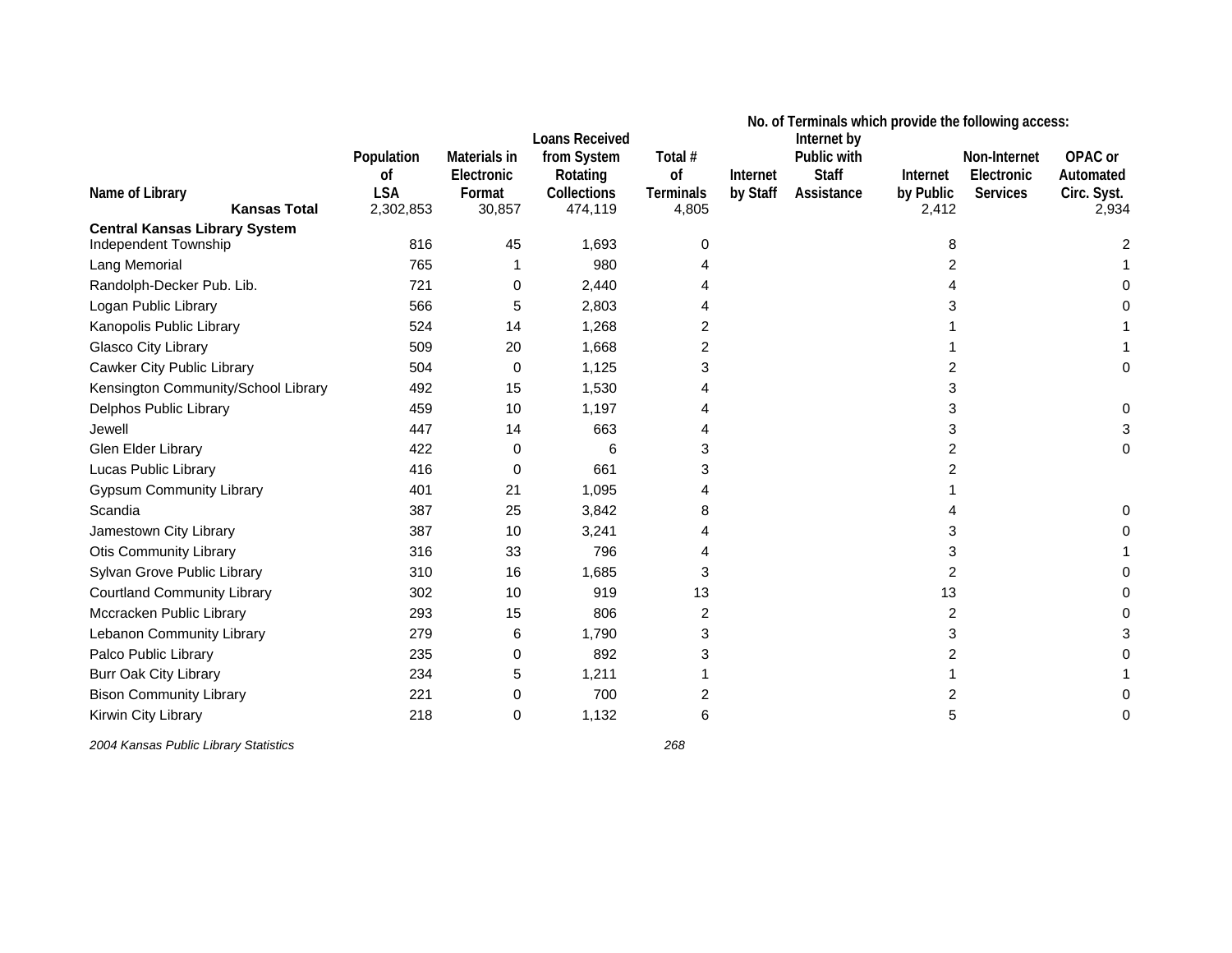|                                      |                         |                                      | Loans Received                         |                            | No. of Terminals which provide the following access:<br>Internet by |                                           |                       |                                               |                                     |
|--------------------------------------|-------------------------|--------------------------------------|----------------------------------------|----------------------------|---------------------------------------------------------------------|-------------------------------------------|-----------------------|-----------------------------------------------|-------------------------------------|
| Name of Library                      | Population<br>οt<br>LSA | Materials in<br>Electronic<br>Format | from System<br>Rotating<br>Collections | Total #<br>0f<br>Terminals | Internet<br>by Staff                                                | Public with<br><b>Staff</b><br>Assistance | Internet<br>by Public | Non-Internet<br>Electronic<br><b>Services</b> | OPAC or<br>Automated<br>Circ. Syst. |
| <b>Kansas Total</b>                  | 2,302,853               | 30,857                               | 474,119                                | 4,805                      |                                                                     |                                           | 2,412                 |                                               | 2,934                               |
| <b>Central Kansas Library System</b> |                         |                                      |                                        |                            |                                                                     |                                           |                       |                                               |                                     |
| Luray City Library                   | 188                     | 0                                    | 1,220                                  |                            |                                                                     |                                           |                       |                                               |                                     |
| Long Island Community Library        | 148                     | 4                                    | 761                                    |                            |                                                                     |                                           |                       |                                               |                                     |
| Rae Hobson Memorial Library          | 147                     | 10                                   | 737                                    | 3                          |                                                                     |                                           |                       |                                               |                                     |
| Sunshine City Library                | 134                     | 0                                    |                                        | 2                          |                                                                     |                                           |                       |                                               |                                     |
| <b>Gaylord City Library</b>          | 131                     | $\Omega$                             | 836                                    |                            |                                                                     |                                           |                       |                                               |                                     |
| Formoso Public Library               | 116                     | 21                                   | 2,423                                  |                            |                                                                     |                                           | 3                     |                                               |                                     |
| Randall Public Library               | 77                      | 12                                   | 1,035                                  | 3                          |                                                                     |                                           | 3                     |                                               |                                     |
| <b>System Total</b>                  | 139,948                 | 2,237                                | 75,532                                 | 473                        |                                                                     |                                           | 230                   |                                               | 154                                 |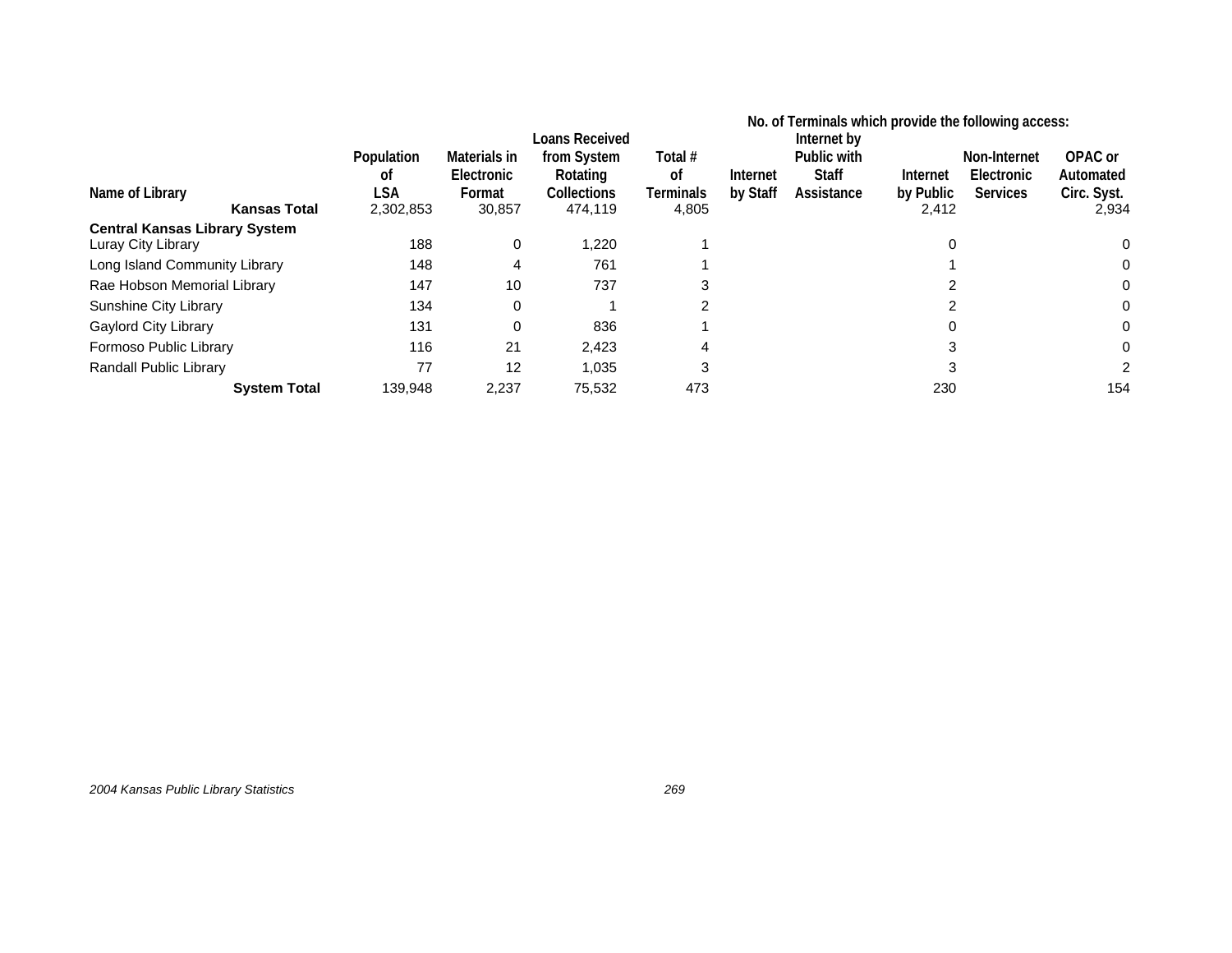|                                                                        |            |              | <b>Loans Received</b> | No. of Terminals which provide the following access:<br>Internet by |          |              |                |              |             |
|------------------------------------------------------------------------|------------|--------------|-----------------------|---------------------------------------------------------------------|----------|--------------|----------------|--------------|-------------|
|                                                                        | Population | Materials in | from System           | Total #                                                             |          | Public with  |                | Non-Internet | OPAC or     |
|                                                                        | οf         | Electronic   | Rotating              | of                                                                  | Internet | <b>Staff</b> | Internet       | Electronic   | Automated   |
| Name of Library                                                        | <b>LSA</b> | Format       | Collections           | <b>Terminals</b>                                                    | by Staff | Assistance   | by Public      | Services     | Circ. Syst. |
| <b>Kansas Total</b>                                                    | 2,302,853  | 30,857       | 474,119               | 4,805                                                               |          |              | 2,412          |              | 2,934       |
| <b>North Central Kansas Library System</b><br>Manhattan Public Library | 44,733     | 33           | 0                     | 126                                                                 |          |              | 50             |              | 117         |
| Emporia Public Library                                                 | 32,516     | 76           | 0                     | 38                                                                  |          |              | 13             |              | 37          |
| Dorothy Bramlage Public Library                                        | 26,313     | 137          | $\Omega$              | 25                                                                  |          |              | $\overline{7}$ |              | 8           |
| Pottawatomie Wabaunsee Regional<br>Library                             | 21,222     |              | 6,952                 | 27                                                                  |          |              | 16             |              | 0           |
| Abilene Public Library                                                 | 6,456      | 74           | 2,781                 | 21                                                                  |          |              | 9              |              | 11          |
| Clay Center Carnegie Library                                           | 4,405      | 7            | 3,665                 | 7                                                                   |          |              | 4              |              | 0           |
| Wamego Public Library                                                  | 4,237      | 61           | 4,500                 | 16                                                                  |          |              | 8              |              |             |
| Marysville Public Library                                              | 3,133      | 42           | 3,305                 | 14                                                                  |          |              | 4              |              |             |
| Hillsboro Public Library                                               | 2,839      | 230          | 3,848                 | 7                                                                   |          |              | 3              |              |             |
| Herington Public Library                                               | 2,491      | 0            | 1,763                 | 6                                                                   |          |              | 4              |              |             |
| Council Grove Public Library                                           | 2,275      | 50           | 4,053                 | 13                                                                  |          |              | 7              |              |             |
| Marion City Library                                                    | 2,058      | 26           | 1,842                 | 12                                                                  |          |              | 6              |              |             |
| Peabody Township Llibrary                                              | 1,523      | 0            | 1,209                 | 4                                                                   |          |              | 2              |              |             |
| Americus Township Library                                              | 1,518      | 0            | 0                     | 6                                                                   |          |              | 5              |              |             |
| Chapman Public Library                                                 | 1,252      | 45           | 2,347                 | 5                                                                   |          |              | 3              |              |             |
| Cottonwood Falls/Burnley Memorial                                      | 1,183      | 47           | 3,753                 | 7                                                                   |          |              | 5              |              |             |
| Washington Library                                                     | 1,168      | 6            | 3,116                 | 5                                                                   |          |              | 3              |              |             |
| Solomon Public Library                                                 | 1,062      | 0            | 3,210                 | 4                                                                   |          |              | 3              |              |             |
| <b>Blue Rapids Public Library</b>                                      | 1,061      | 0            | 1,799                 | 3                                                                   |          |              | 3              |              |             |
| Hartford/Elmendaro Township                                            | 954        | 10           | 2,226                 | 3                                                                   |          |              | 2              |              |             |
| <b>Hillcrest Library</b>                                               | 900        | 0            | 884                   | 10                                                                  |          |              | 5              |              |             |
| Wakefield Public Library                                               | 854        | 0            | 2,936                 | 3                                                                   |          |              | 2              |              |             |
| <b>Enterprise Public Library</b>                                       | 823        | 0            | 1,498                 | 3                                                                   |          |              |                |              |             |
| Lyon County Library Dist. #1                                           | 817        | 7            | 2,580                 | 5                                                                   |          |              | 4              |              | 0           |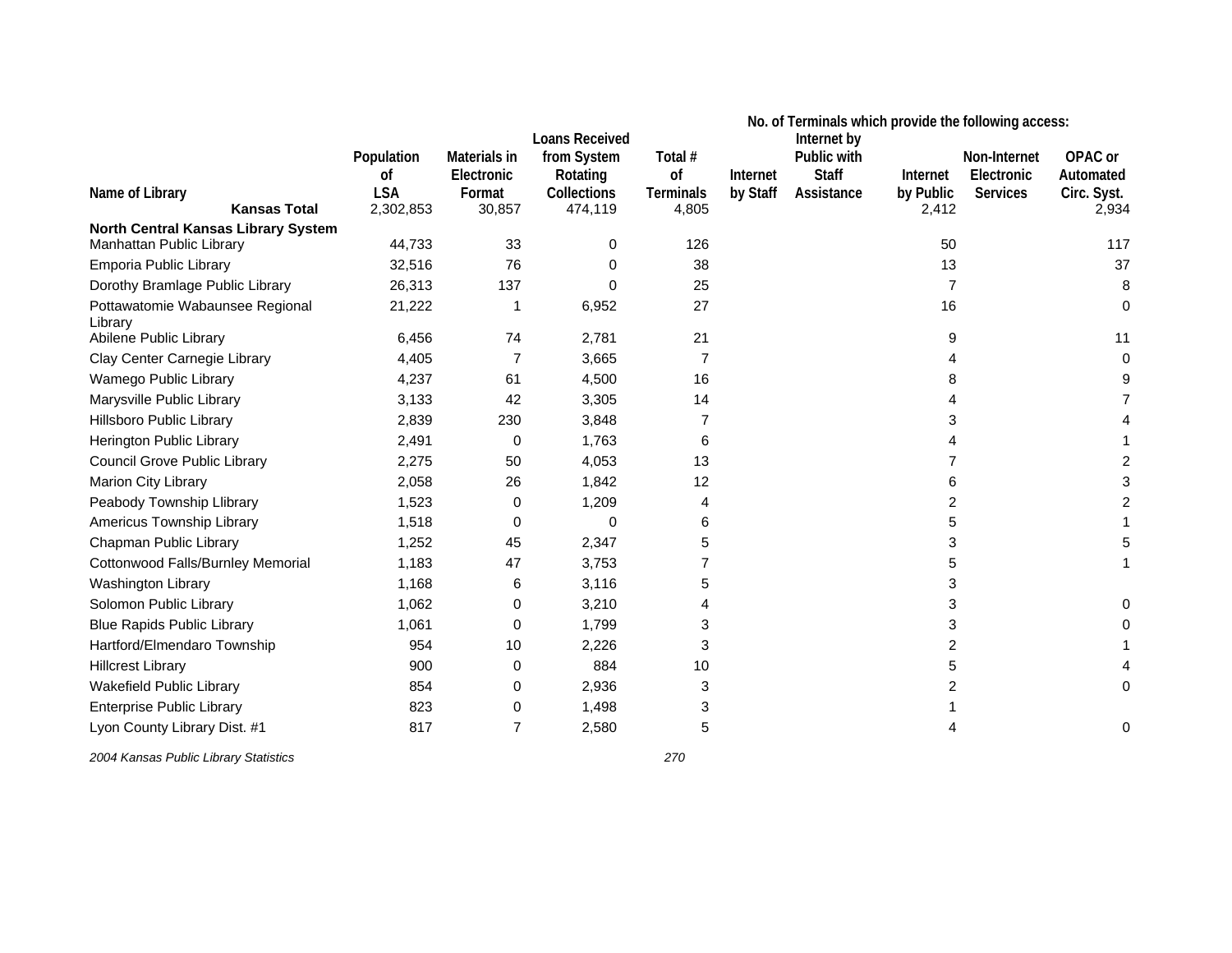|                                     | No. of Terminals which provide the following access:<br><b>Loans Received</b><br>Internet by |                            |                         |               |          |                             |           |                            |                      |
|-------------------------------------|----------------------------------------------------------------------------------------------|----------------------------|-------------------------|---------------|----------|-----------------------------|-----------|----------------------------|----------------------|
|                                     | Population<br>οf                                                                             | Materials in<br>Electronic | from System<br>Rotating | Total #<br>0f | Internet | Public with<br><b>Staff</b> | Internet  | Non-Internet<br>Electronic | OPAC or<br>Automated |
| Name of Library                     | <b>LSA</b>                                                                                   | Format                     | Collections             | Terminals     | by Staff | Assistance                  | by Public | <b>Services</b>            | Circ. Syst.          |
| <b>Kansas Total</b>                 | 2,302,853                                                                                    | 30,857                     | 474,119                 | 4,805         |          |                             | 2,412     |                            | 2,934                |
| North Central Kansas Library System |                                                                                              |                            |                         |               |          |                             |           |                            |                      |
| Frankfort City Library              | 817                                                                                          | 8                          | 106                     | 5             |          |                             | 5         |                            |                      |
| Florence Public Library             | 667                                                                                          | 20                         | 4,105                   |               |          |                             | 3         |                            |                      |
| Waterville Public Library           | 646                                                                                          | 10                         | 2,138                   |               |          |                             | з         |                            |                      |
| Hanover Public                      | 605                                                                                          | 21                         | 3,326                   |               |          |                             | 3         |                            |                      |
| Goessel Public Library              | 557                                                                                          | 0                          | 3,727                   |               |          |                             |           |                            |                      |
| <b>Clifton Public Library</b>       | 520                                                                                          | 0                          | 3,807                   |               |          |                             |           |                            |                      |
| <b>Whitecity Public Library</b>     | 497                                                                                          | 0                          | 3,233                   |               |          |                             | 3         |                            |                      |
| Leonardville City Library           | 439                                                                                          | 27                         | 2,319                   |               |          |                             | 3         |                            |                      |
| <b>Axtell Public Library</b>        | 433                                                                                          | 0                          | 2,285                   |               |          |                             |           |                            |                      |
| <b>Hope Community Library</b>       | 367                                                                                          | 0                          | $\Omega$                |               |          |                             |           |                            |                      |
| Elm Creek Township Library          | 364                                                                                          | 0                          | 3,667                   |               |          |                             |           |                            |                      |
| Dwight Public Library               | 331                                                                                          | 0                          | 1,341                   |               |          |                             |           |                            |                      |
| Agra/F Lee Doctor Library           | 290                                                                                          | 0                          | 854                     |               |          |                             |           |                            |                      |
| <b>Burns Public Library</b>         | 278                                                                                          | 0                          | 2,712                   |               |          |                             |           |                            |                      |
| Summerfield Public Library          | 206                                                                                          | 0                          | $\Omega$                |               |          |                             |           |                            |                      |
| Vermillion Public Library           | 101                                                                                          | 20                         | 2,478                   |               |          |                             |           |                            |                      |
| <b>System Total</b>                 | 172,911                                                                                      | 958                        | 94,365                  | 426           |          |                             | 212       |                            | 220                  |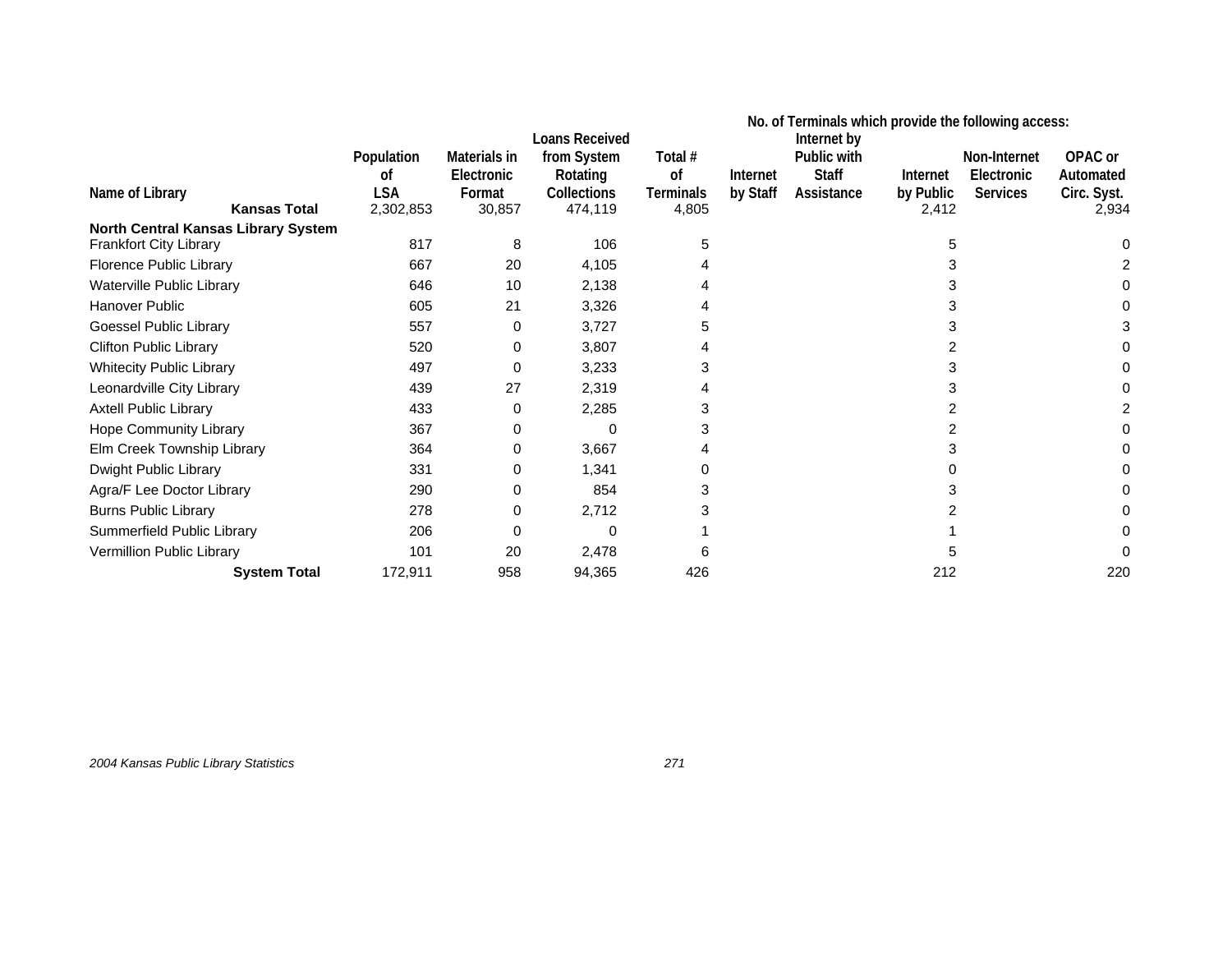|                                                 |            |              | <b>Loans Received</b> |                  | No. of Terminals which provide the following access:<br>Internet by |              |           |                 |             |
|-------------------------------------------------|------------|--------------|-----------------------|------------------|---------------------------------------------------------------------|--------------|-----------|-----------------|-------------|
|                                                 | Population | Materials in | from System           | Total #          |                                                                     | Public with  |           | Non-Internet    | OPAC or     |
|                                                 | οf         | Electronic   | Rotating              | of               | Internet                                                            | <b>Staff</b> | Internet  | Electronic      | Automated   |
| Name of Library                                 | <b>LSA</b> | Format       | Collections           | <b>Terminals</b> | by Staff                                                            | Assistance   | by Public | <b>Services</b> | Circ. Syst. |
| <b>Kansas Total</b>                             | 2,302,853  | 30,857       | 474,119               | 4,805            |                                                                     |              | 2,412     |                 | 2,934       |
| <b>Northeast Kansas Library System</b>          | 381,237    |              |                       | 711              |                                                                     |              | 378       |                 | 653         |
| Johnson County Library                          |            | 2,738        | 0                     |                  |                                                                     |              |           |                 |             |
| Topeka & Shawnee County Public Library          | 167,063    | 751          | 0                     | 350              |                                                                     |              | 170       |                 | 350         |
| Kansas City, Kansas Public Library              | 150,316    | 2,198        |                       | 270              |                                                                     |              | 129       |                 | 270         |
| Olathe Public Library                           | 105,274    | 3,447        | 0                     | 130              |                                                                     |              | 61        |                 | 0           |
| Lawrence Public Library                         | 82,120     | 4,000        | 0                     | 70               |                                                                     |              | 32        |                 | 70          |
| Leavenworth Public Library                      | 35,211     | 273          | $\Omega$              | 41               |                                                                     |              | 12        |                 | 41          |
| Ottawa Library                                  | 12,031     | 11           | 234                   | 30               |                                                                     |              | 9         |                 |             |
| <b>Atchison Library</b>                         | 10,111     | 52           | $\Omega$              | 45               |                                                                     |              | 18        |                 |             |
| Lansing Community Library                       | 10,032     | 243          | 26                    | 8                |                                                                     |              | 5         |                 |             |
| Library District #1, Miami County               | 8,300      | 26           | 12                    | 13               |                                                                     |              | 4         |                 | 12          |
| Library District #1, Doniphan County            | 7,692      | 104          | 0                     | 29               |                                                                     |              | 15        |                 | 13          |
| Basehor Community Library, Dist. #2,<br>Lv. Co. | 6,850      | 243          | 42                    | 16               |                                                                     |              | 9         |                 | $\Omega$    |
| <b>Bonner Springs City Library</b>              | 6,777      | 10           | 0                     | 18               |                                                                     |              | 8         |                 |             |
| Eudora Public Library                           | 6,232      | 8            | 0                     | 9                |                                                                     |              | 4         |                 |             |
| Paola Free Library                              | 5,065      | 35           | $\Omega$              | 14               |                                                                     |              | 7         |                 |             |
| Osawatomie Public Library                       | 4,595      | 0            | 403                   | 8                |                                                                     |              | 4         |                 |             |
| <b>Baldwin City Library</b>                     | 3,637      | 20           | 52                    | 11               |                                                                     |              | 3         |                 |             |
| Beck-Bookman Library                            | 3,341      | 10           | 144                   | 10               |                                                                     |              | 6         |                 |             |
| Hiawatha/Morrill Public Library                 | 3,331      | 0            | $\Omega$              | 15               |                                                                     |              | 6         |                 |             |
| Tonganoxie Public Library                       | 3,317      | 6            | 20                    | 11               |                                                                     |              | 7         |                 | 10          |
| Osage City Public Library                       | 2,954      | 0            | 110                   | 15               |                                                                     |              | 10        |                 | 15          |
| <b>Meriden Community Library</b>                | 2,742      | 4            | $\Omega$              | 4                |                                                                     |              | 3         |                 |             |
| Linwood Community Library Dist. #1              | 2,734      | 59           | 96                    | 8                |                                                                     |              | 5         |                 |             |
| Mary Cotton Public                              | 2,559      | 50           | 0                     | 12               |                                                                     |              | 8         |                 |             |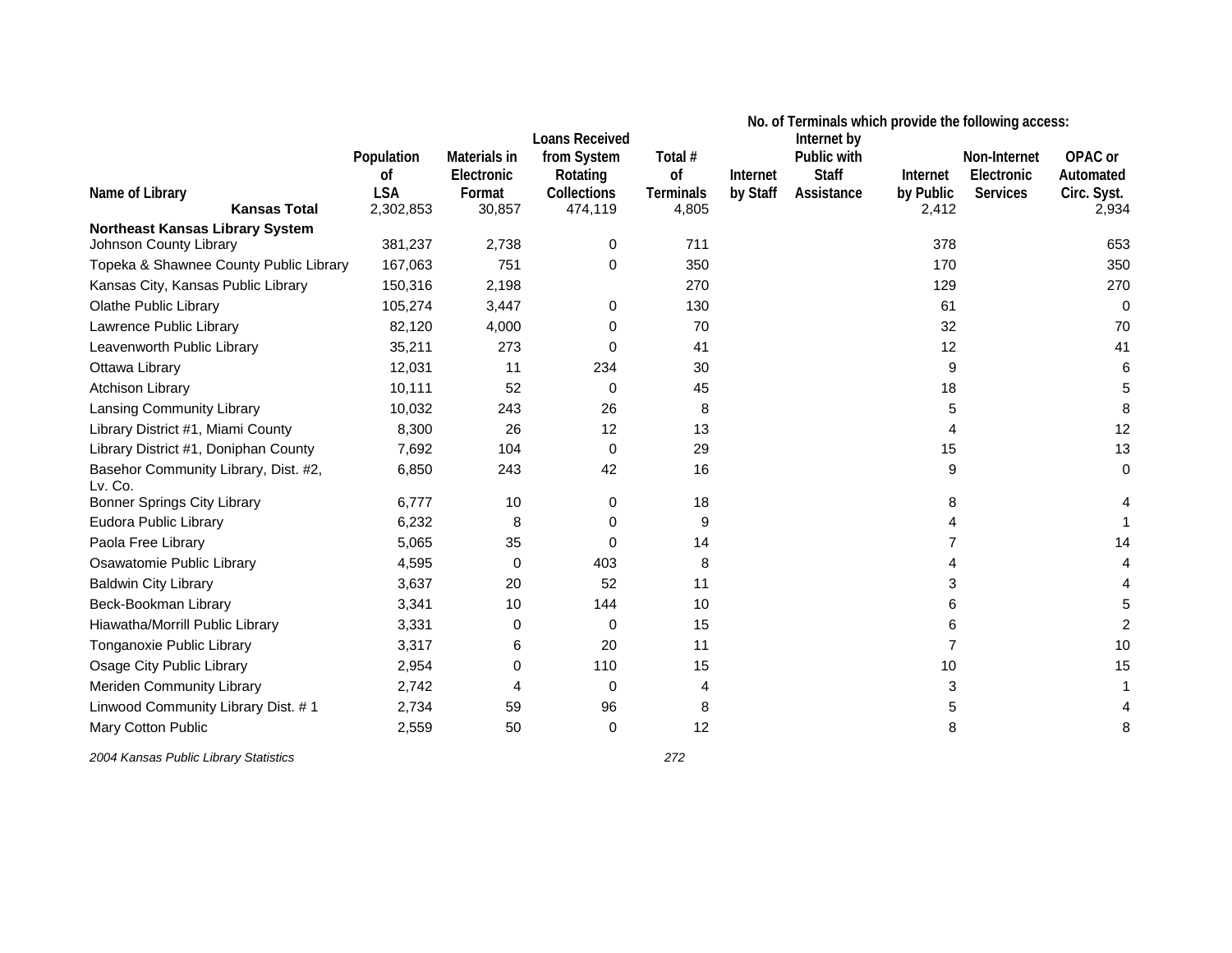|                                                                    |                                |                                      |                                                                 |                                   | No. of Terminals which provide the following access: |                                                          |                       |                                        |                                     |
|--------------------------------------------------------------------|--------------------------------|--------------------------------------|-----------------------------------------------------------------|-----------------------------------|------------------------------------------------------|----------------------------------------------------------|-----------------------|----------------------------------------|-------------------------------------|
| Name of Library                                                    | Population<br>οf<br><b>LSA</b> | Materials in<br>Electronic<br>Format | <b>Loans Received</b><br>from System<br>Rotating<br>Collections | Total #<br>of<br><b>Terminals</b> | Internet<br>by Staff                                 | Internet by<br>Public with<br><b>Staff</b><br>Assistance | Internet<br>by Public | Non-Internet<br>Electronic<br>Services | OPAC or<br>Automated<br>Circ. Syst. |
| <b>Kansas Total</b>                                                | 2,302,853                      | 30,857                               | 474,119                                                         | 4,805                             |                                                      |                                                          | 2,412                 |                                        | 2,934                               |
| <b>Northeast Kansas Library System</b><br>Oskaloosa Public Library | 2,182                          | 8                                    | 0                                                               | 8                                 |                                                      |                                                          | 6                     |                                        |                                     |
| Seneca Free Library                                                | 2,084                          | 10                                   | 0                                                               | 13                                |                                                      |                                                          | 6                     |                                        |                                     |
| Delaware Township Library                                          | 2,068                          | 5                                    | 64                                                              | 5                                 |                                                      |                                                          | 3                     |                                        |                                     |
| Silver Lake Library                                                | 1,993                          | 21                                   | 0                                                               | 5                                 |                                                      |                                                          |                       |                                        |                                     |
| Horton Public Library                                              | 1,883                          | 12                                   | 0                                                               | 10                                |                                                      |                                                          |                       |                                        |                                     |
| Rossville Community Library                                        | 1,846                          | 0                                    | 0                                                               | 2                                 |                                                      |                                                          |                       |                                        |                                     |
| Lyndon Carnegie Library                                            | 1,628                          | 65                                   | $\Omega$                                                        |                                   |                                                      |                                                          |                       |                                        |                                     |
| <b>Wellsville City Library</b>                                     | 1,595                          | 32                                   | 339                                                             | 10                                |                                                      |                                                          |                       |                                        |                                     |
| Carbondale City Library                                            | 1,439                          | 27                                   | 0                                                               | 4                                 |                                                      |                                                          | 3                     |                                        |                                     |
| <b>Winchester Public Library</b>                                   | 1,287                          | 50                                   | 0                                                               |                                   |                                                      |                                                          | 5                     |                                        |                                     |
| <b>Burlingame Community Library</b>                                | 997                            | 18                                   | 0                                                               |                                   |                                                      |                                                          |                       |                                        |                                     |
| Nortonville Public Library                                         | 971                            | 141                                  | 56                                                              |                                   |                                                      |                                                          | 3                     |                                        |                                     |
| Overbrook Public Library                                           | 960                            | 43                                   | 48                                                              |                                   |                                                      |                                                          | 6                     |                                        |                                     |
| Mclouth Public Library                                             | 855                            |                                      | 0                                                               |                                   |                                                      |                                                          | 5                     |                                        |                                     |
| Effingham Community Library                                        | 585                            | 25                                   | 0                                                               |                                   |                                                      |                                                          | 6                     |                                        |                                     |
| <b>Barnes Reading Room</b>                                         | 530                            | 0                                    | 0                                                               |                                   |                                                      |                                                          | 2                     |                                        |                                     |
| <b>Richmond Public Library</b>                                     | 518                            | 60                                   | 0                                                               |                                   |                                                      |                                                          |                       |                                        |                                     |
| Centralia Coim, Munity Library                                     | 512                            | 146                                  |                                                                 |                                   |                                                      |                                                          |                       |                                        |                                     |
| <b>Wetmore Public Library</b>                                      | 357                            | 19                                   | 122                                                             |                                   |                                                      |                                                          |                       |                                        |                                     |
| <b>Bern Community Library</b>                                      | 201                            | $\Omega$                             | 50                                                              |                                   |                                                      |                                                          | 3                     |                                        |                                     |
| Corning City Library                                               | 167                            | 12                                   | 0                                                               |                                   |                                                      |                                                          | 3                     |                                        |                                     |
| <b>System Total</b>                                                | 1,048,179                      | 14,989                               | 1,818                                                           | 1,980                             |                                                      |                                                          | 999                   |                                        | 1,556                               |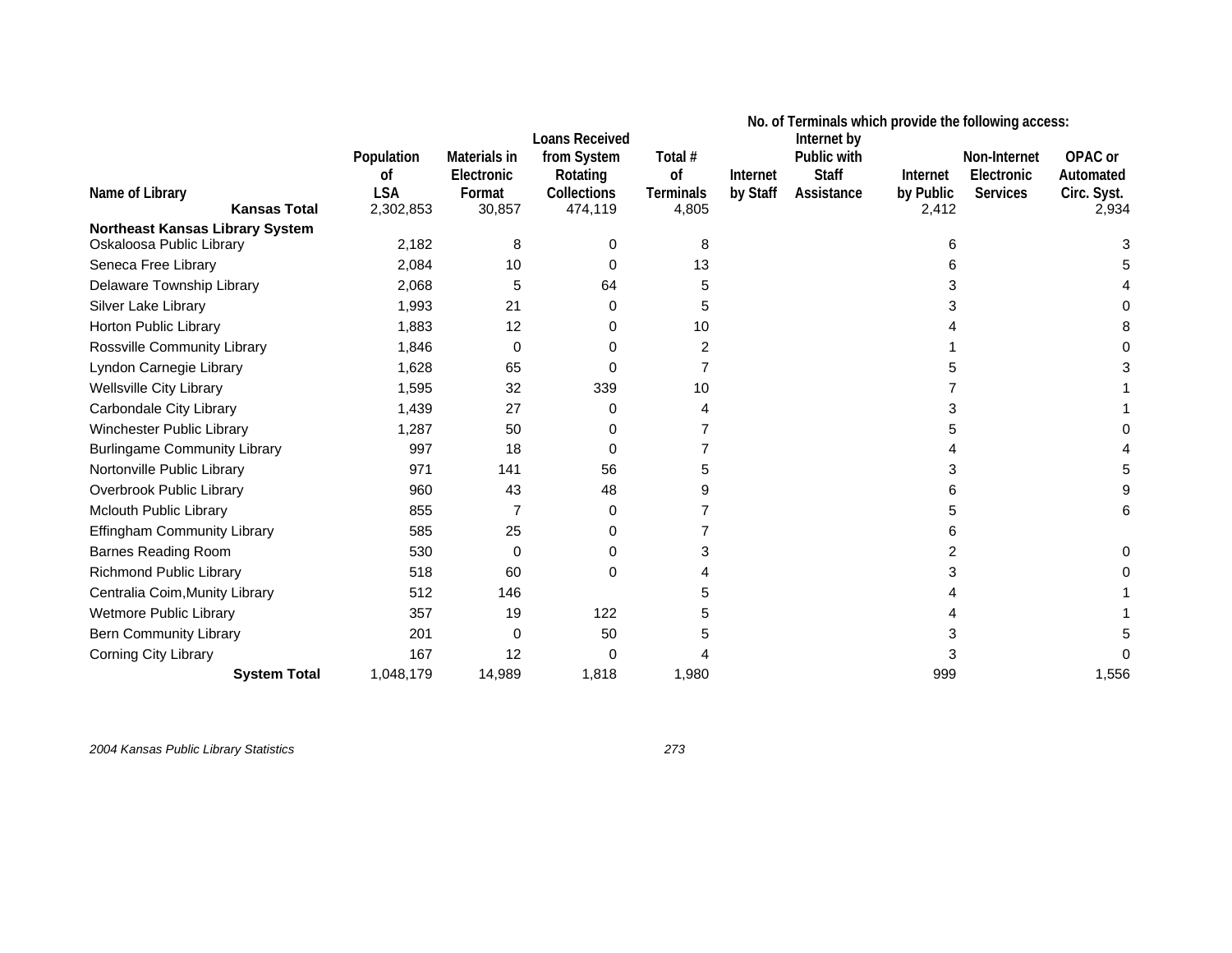|                                        |                                                        |                                                |                                                                            | No. of Terminals which provide the following access: |                      |                                                          |                                |                                               |                                              |
|----------------------------------------|--------------------------------------------------------|------------------------------------------------|----------------------------------------------------------------------------|------------------------------------------------------|----------------------|----------------------------------------------------------|--------------------------------|-----------------------------------------------|----------------------------------------------|
| Name of Library<br><b>Kansas Total</b> | Population<br><sub>of</sub><br><b>LSA</b><br>2,302,853 | Materials in<br>Electronic<br>Format<br>30,857 | <b>Loans Received</b><br>from System<br>Rotating<br>Collections<br>474,119 | Total #<br>of<br><b>Terminals</b><br>4,805           | Internet<br>by Staff | Internet by<br>Public with<br><b>Staff</b><br>Assistance | Internet<br>by Public<br>2,412 | Non-Internet<br>Electronic<br><b>Services</b> | OPAC or<br>Automated<br>Circ. Syst.<br>2,934 |
| Northwest Kansas Library System        |                                                        |                                                |                                                                            |                                                      |                      |                                                          |                                |                                               |                                              |
| Colby/Pioneer Memorial Library         | 5,244                                                  | 26                                             | 4,096                                                                      | 23                                                   |                      |                                                          | 13                             |                                               | 21                                           |
| <b>Goodland Public Library</b>         | 4,589                                                  | 40                                             | 3,548                                                                      | 15                                                   |                      |                                                          | 8                              |                                               | 11                                           |
| Norton Public Library                  | 2,901                                                  | 10                                             | 3,046                                                                      | 10                                                   |                      |                                                          | 6                              |                                               |                                              |
| <b>Atwood Public Library</b>           | 2,843                                                  | 0                                              | 0                                                                          | 8                                                    |                      |                                                          | 2                              |                                               |                                              |
| <b>Graham County Public Library</b>    | 2,808                                                  | 6                                              | 0                                                                          | 8                                                    |                      |                                                          | 5                              |                                               |                                              |
| Sheridan County Public Library         | 2,662                                                  | 3                                              | 4,191                                                                      |                                                      |                      |                                                          |                                |                                               |                                              |
| Oakley Public Library                  | 2,029                                                  | 20                                             | 4,590                                                                      | 11                                                   |                      |                                                          | 5                              |                                               |                                              |
| Oberlin City Library                   | 1,884                                                  | 0                                              | 4,492                                                                      |                                                      |                      |                                                          | 2                              |                                               |                                              |
| <b>Wakeeney Public Library</b>         | 1,800                                                  |                                                | 4,247                                                                      | 6                                                    |                      |                                                          | 4                              |                                               |                                              |
| St. Francis Public Library             | 1,390                                                  | 0                                              | 5,113                                                                      |                                                      |                      |                                                          | 3                              |                                               |                                              |
| Jay Johnson Public Library             | 901                                                    | 19                                             | 5,871                                                                      | 6                                                    |                      |                                                          | 3                              |                                               |                                              |
| Sharon Springs Public Library          | 799                                                    | 0                                              | 2,752                                                                      | 3                                                    |                      |                                                          | 2                              |                                               |                                              |
| Almena City Library                    | 460                                                    | 16                                             | 2,792                                                                      | 2                                                    |                      |                                                          | 2                              |                                               |                                              |
| <b>Bird City Public Library</b>        | 444                                                    | 30                                             | 4,522                                                                      | 5                                                    |                      |                                                          | 4                              |                                               |                                              |
| Grinnell/Moore Family Library          | 314                                                    | $\Omega$                                       | 4,400                                                                      | 3                                                    |                      |                                                          | 2                              |                                               |                                              |
| <b>Grainfield City Library</b>         | 313                                                    | 22                                             | 3,278                                                                      | 3                                                    |                      |                                                          | 2                              |                                               |                                              |
| Lenora Public Library                  | 300                                                    | 28                                             | 4,734                                                                      | 2                                                    |                      |                                                          |                                |                                               |                                              |
| Selden Public Library                  | 190                                                    | 10                                             | 4,791                                                                      | 3                                                    |                      |                                                          | 2                              |                                               |                                              |
| Norcatur Public Library                | 161                                                    | 20                                             | 4,320                                                                      | 2                                                    |                      |                                                          | 2                              |                                               |                                              |
| Jennings City Library                  | 135                                                    | 5                                              | 3,403                                                                      | 2                                                    |                      |                                                          | 2                              |                                               |                                              |
| Gove City Library                      | 99                                                     | $\Omega$                                       | 3,791                                                                      | 2                                                    |                      |                                                          | 2                              |                                               |                                              |
| <b>System Total</b>                    | 32,266                                                 | 262                                            | 77,977                                                                     | 132                                                  |                      |                                                          | 76                             |                                               | 63                                           |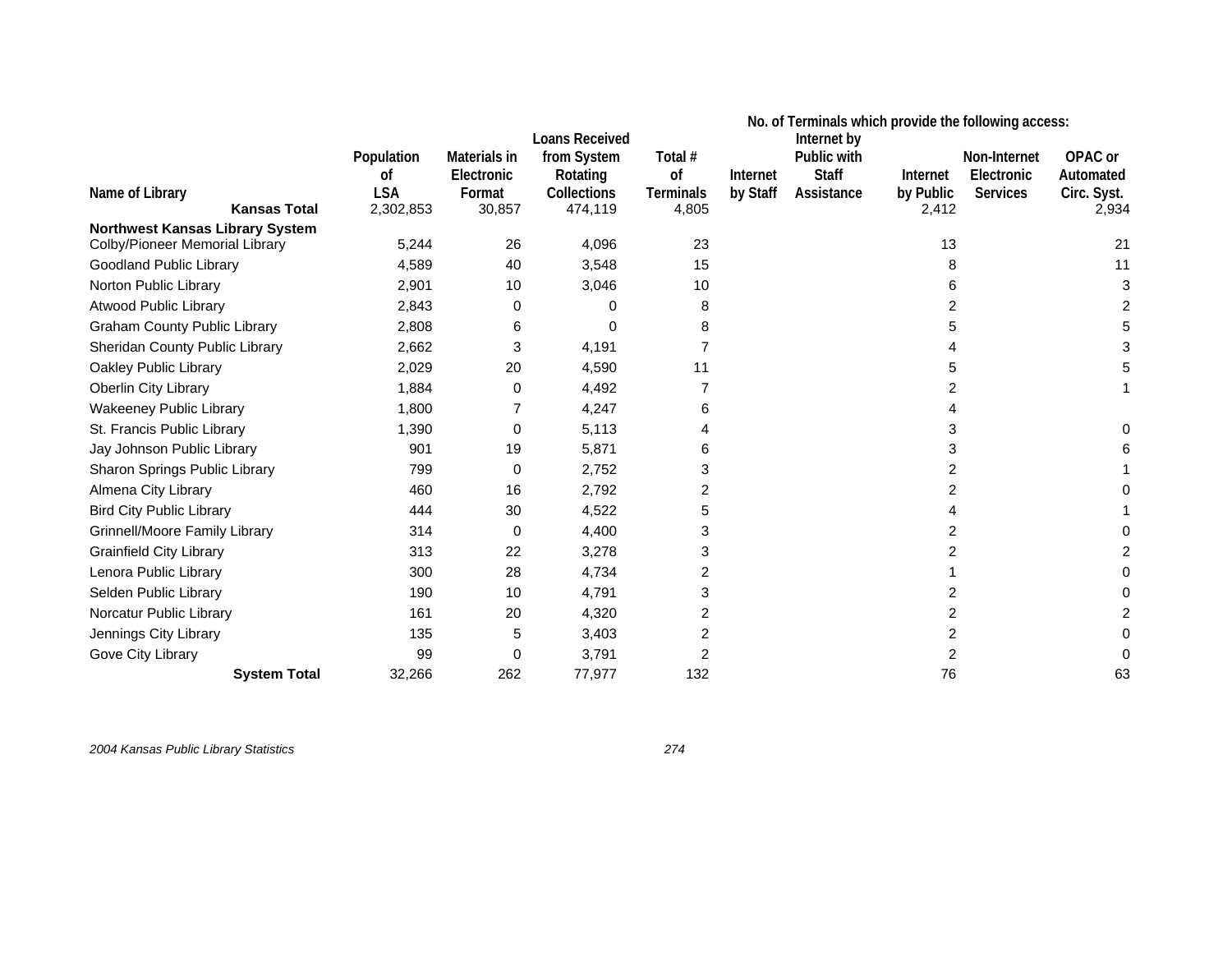|                                     |            |              | <b>Loans Received</b> | No. of Terminals which provide the following access:<br>Internet by |          |              |           |                 |             |
|-------------------------------------|------------|--------------|-----------------------|---------------------------------------------------------------------|----------|--------------|-----------|-----------------|-------------|
|                                     | Population | Materials in | from System           | Total #                                                             |          | Public with  |           | Non-Internet    | OPAC or     |
|                                     | 0f         | Electronic   | Rotating              | of                                                                  | Internet | <b>Staff</b> | Internet  | Electronic      | Automated   |
| Name of Library                     | <b>LSA</b> | Format       | <b>Collections</b>    | <b>Terminals</b>                                                    | by Staff | Assistance   | by Public | <b>Services</b> | Circ. Syst. |
| <b>Kansas Total</b>                 | 2,302,853  | 30,857       | 474,119               | 4,805                                                               |          |              | 2,412     |                 | 2,934       |
| South Central Kansas Library System |            |              |                       |                                                                     |          |              |           |                 |             |
| Wichita Public Library              | 354,617    | 1,733        | 0                     | 230                                                                 |          |              | 92        |                 | 230         |
| Hutchison Public Library            | 40,783     | 3,185        | 0                     | 119                                                                 |          |              | 59        |                 | 89          |
| Derby Public Library                | 19,200     | 30           | $\Omega$              | 37                                                                  |          |              | 10        |                 | 37          |
| Newton Public Library               | 17,977     | 40           | 864                   | 44                                                                  |          |              | 12        |                 | 7           |
| Mcpherson Public Library            | 13,731     | 12           | 1,200                 | 21                                                                  |          |              | 5         |                 | 8           |
| <b>Bradford Memorial Library</b>    | 12,686     | 107          | 180                   | 22                                                                  |          |              | 9         |                 |             |
| Winfield Public Library             | 12,016     | 10           | $\Omega$              | 23                                                                  |          |              | 10        |                 |             |
| Arkansas City Public Library        | 11,788     | 23           | 1,605                 | 22                                                                  |          |              | 9         |                 |             |
| Haysville Community Library         | 9,545      | 13           | 1,800                 | 25                                                                  |          |              | 14        |                 |             |
| Pratt Public Library                | 9,437      | 16           | 0                     | 20                                                                  |          |              | 4         |                 | 10          |
| Augusta Public Library              | 8,486      | 20           | 540                   | 31                                                                  |          |              | 9         |                 | 13          |
| <b>Wellington Public</b>            | 8,299      | 20           | 1,598                 | 10                                                                  |          |              | 5         |                 | 10          |
| Andover Public Library              | 8,222      | 20           | 0                     | 12                                                                  |          |              | 3         |                 | 2           |
| Park City Community Public Library  | 6,877      | 24           | 3,050                 | 12                                                                  |          |              | 6         |                 | 10          |
| Mulvane Public Library              | 5,536      | 20           | 1,562                 | 9                                                                   |          |              | 2         |                 | 6           |
| Edna Buschow Memorial Library       | 5,167      | 6            | 3,438                 | 13                                                                  |          |              | 3         |                 | 10          |
| <b>Hesston Public Library</b>       | 3,614      | 12           | 1,038                 | 9                                                                   |          |              | 5         |                 |             |
| Lyons Public Library                | 3,565      | 0            | 2,132                 | 10                                                                  |          |              | 3         |                 |             |
| <b>Lindsborg Community Library</b>  | 3,290      | 23           | 2,400                 | 3                                                                   |          |              | 3         |                 |             |
| Kingman Carnegie Library            | 3,270      | 503          | 1,402                 | 12                                                                  |          |              | 5         |                 |             |
| Kiowa County Library                | 3,152      | 0            | 0                     | $\overline{7}$                                                      |          |              |           |                 |             |
| <b>Goddard Public Library</b>       | 2,932      | 9            | 2,083                 | 6                                                                   |          |              |           |                 |             |
| Douglass Public Library             | 2,611      | 18           | 3,068                 | 6                                                                   |          |              |           |                 |             |
| <b>Sterling Free Public Library</b> | 2,568      | 10           | 1,626                 | 8                                                                   |          |              | 4         |                 |             |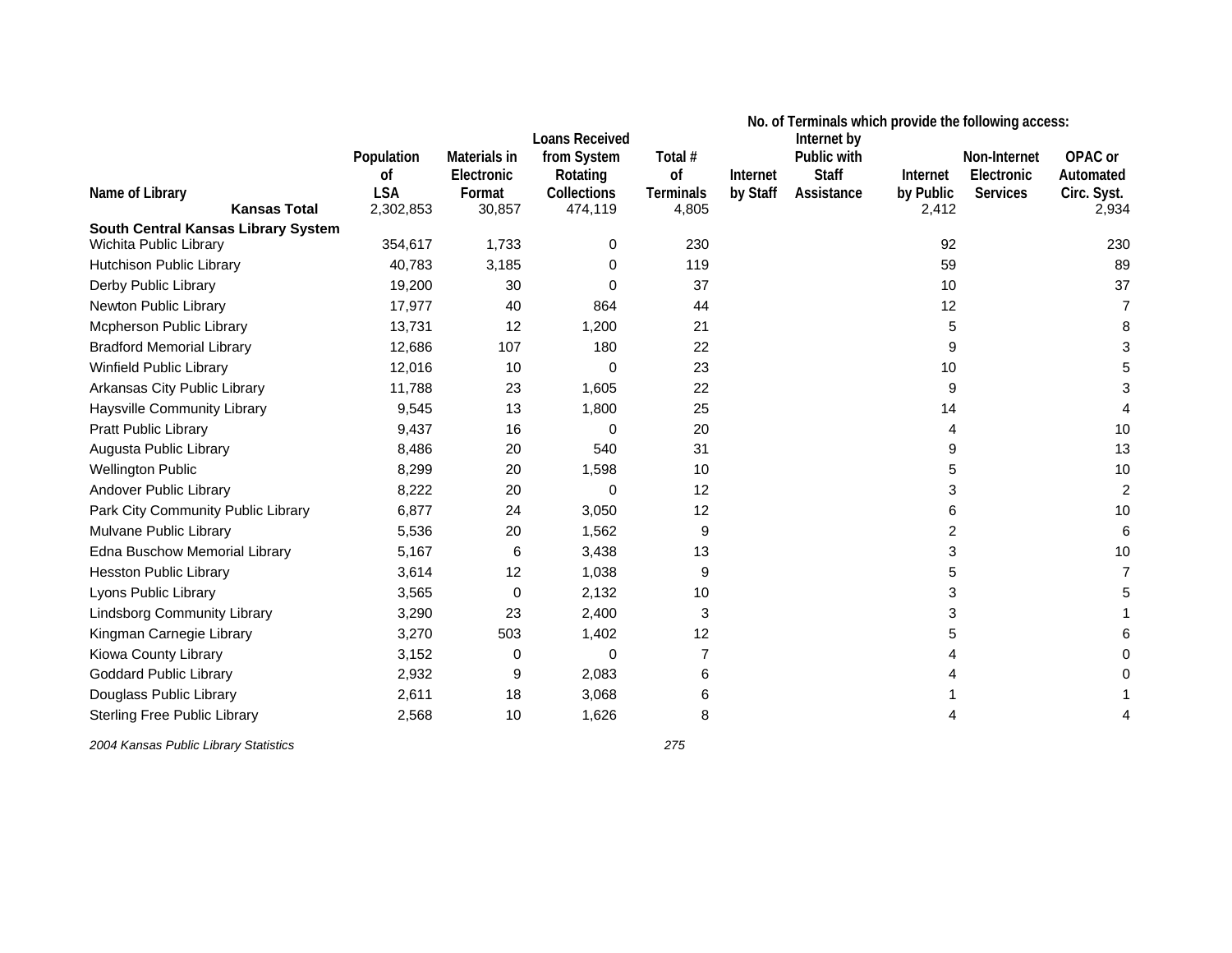|                                     |            |              |                               | No. of Terminals which provide the following access: |          |                            |           |                 |             |
|-------------------------------------|------------|--------------|-------------------------------|------------------------------------------------------|----------|----------------------------|-----------|-----------------|-------------|
|                                     | Population | Materials in | Loans Received<br>from System | Total #                                              |          | Internet by<br>Public with |           | Non-Internet    | OPAC or     |
|                                     | 0f         | Electronic   | Rotating                      | of                                                   | Internet | <b>Staff</b>               | Internet  | Electronic      | Automated   |
| Name of Library                     | <b>LSA</b> | Format       | Collections                   | <b>Terminals</b>                                     | by Staff | Assistance                 | by Public | <b>Services</b> | Circ. Syst. |
| <b>Kansas Total</b>                 | 2,302,853  | 30,857       | 474,119                       | 4,805                                                |          |                            | 2,412     |                 | 2,934       |
| South Central Kansas Library System |            |              |                               |                                                      |          |                            |           |                 |             |
| <b>Cheney Public Library</b>        | 2,492      | 12           | 750                           | 4                                                    |          |                            | 2         |                 |             |
| Anthony Public Library              | 2,308      | 877          | 584                           | 11                                                   |          |                            | 5         |                 |             |
| <b>Colwich Community Library</b>    | 2,249      | 0            | 1,828                         | 4                                                    |          |                            |           |                 |             |
| <b>Clearwater Public Library</b>    | 2,202      | 53           | 1,710                         | 8                                                    |          |                            | 2         |                 |             |
| Lincoln Library                     | 2,067      | 19           | 2,484                         | 8                                                    |          |                            | 3         |                 |             |
| <b>Halstead Public Library</b>      | 1,888      | 8            | 952                           |                                                      |          |                            | 3         |                 |             |
| <b>Belle Plaine Public Library</b>  | 1,654      | 0            | 1,067                         | 3                                                    |          |                            | 2         |                 |             |
| Moundridge Public Library           | 1,645      | 3            | 3,762                         |                                                      |          |                            |           |                 |             |
| Sedgwick/Lillian Tear               | 1,637      | 59           | 2,168                         | 5                                                    |          |                            | 3         |                 |             |
| Harper Public Library               | 1,498      | 13           | 1,847                         | 5                                                    |          |                            |           |                 |             |
| <b>Andale District Library</b>      | 1,429      | 0            | 1,215                         | 3                                                    |          |                            | 0         |                 |             |
| Towanda Public Library              | 1,338      | 25           | 1,580                         | 5                                                    |          |                            | 2         |                 |             |
| <b>Buhler Public Library</b>        | 1,336      | 0            | 1,466                         | 3                                                    |          |                            | 2         |                 |             |
| Conway Springs City Library         | 1,277      | 16           | 1,889                         | 2                                                    |          |                            |           |                 |             |
| Ida Long Goodman Memorial Library   | 1,249      | 8            | 2,083                         | 15                                                   |          |                            |           |                 |             |
| Caldwell Carnegie Library           | 1,224      | 14           | 995                           | 3                                                    |          |                            | 2         |                 |             |
| Inman Public Library                | 1,194      | 18           | 964                           | 3                                                    |          |                            |           |                 |             |
| Nickerson Public Library            | 1,183      | 21           | 2,534                         | 3                                                    |          |                            |           |                 |             |
| Haven Public Library                | 1,170      | 37           | 1,872                         | 4                                                    |          |                            | 2         |                 |             |
| <b>Oxford Public Library</b>        | 1,134      | 0            | 1,555                         | 2                                                    |          |                            |           |                 |             |
| Mt. Hope Public Library             | 1,125      | 0            | 84                            | 2                                                    |          |                            |           |                 |             |
| Nora E. Larabee Memorial Library    | 1,097      | 495          | 2,524                         |                                                      |          |                            |           |                 |             |
| Canton Township                     | 1,073      | 0            | 913                           |                                                      |          |                            |           |                 |             |
| Kiowa Public Library                | 989        | 0            | 2,334                         | 7                                                    |          |                            |           |                 |             |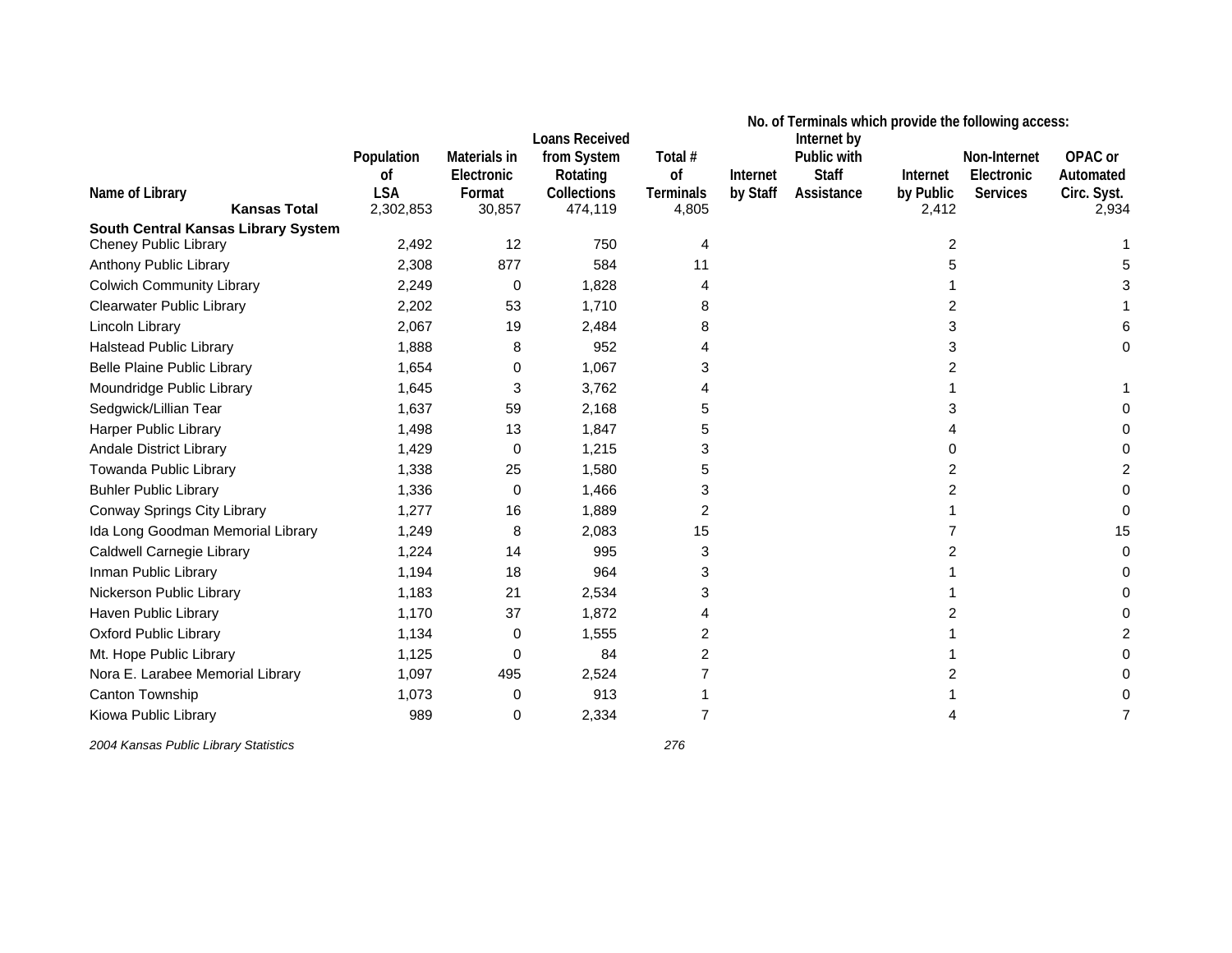|                                     |            |              | <b>Loans Received</b> | No. of Terminals which provide the following access:<br>Internet by |          |              |           |                 |             |
|-------------------------------------|------------|--------------|-----------------------|---------------------------------------------------------------------|----------|--------------|-----------|-----------------|-------------|
|                                     | Population | Materials in | from System           | Total #                                                             |          | Public with  |           | Non-Internet    | OPAC or     |
|                                     | 0f         | Electronic   | Rotating              | of                                                                  | Internet | <b>Staff</b> | Internet  | Electronic      | Automated   |
| Name of Library                     | <b>LSA</b> | Format       | <b>Collections</b>    | <b>Terminals</b>                                                    | by Staff | Assistance   | by Public | <b>Services</b> | Circ. Syst. |
| <b>Kansas Total</b>                 | 2,302,853  | 30,857       | 474,119               | 4,805                                                               |          |              | 2,412     |                 | 2,934       |
| South Central Kansas Library System |            |              |                       |                                                                     |          |              |           |                 |             |
| Ruth Dole Memorial Library          | 921        | 16           | 1,175                 | 2                                                                   |          |              |           |                 |             |
| Garden Plain Community Library      | 807        | 0            | 1,200                 | З                                                                   |          |              |           |                 |             |
| <b>Udall Public Library</b>         | 789        | 0            | 994                   |                                                                     |          |              |           |                 |             |
| Marquette Community Library         | 750        | 0            | 2,913                 |                                                                     |          |              |           |                 |             |
| Little River Community Library      | 723        | 6            | 228                   |                                                                     |          |              |           |                 |             |
| Argonia/Dixon Township Library      | 712        | 0            | 1,889                 |                                                                     |          |              |           |                 |             |
| Potwin Public Library               | 651        | 0            | 1,640                 |                                                                     |          |              |           |                 |             |
| Leon Public Library                 | 646        | 0            | 780                   |                                                                     |          |              |           |                 |             |
| <b>Whitewater Memorial Library</b>  | 636        | 0            | 1,013                 | 5                                                                   |          |              | 2         |                 |             |
| Attica City Library                 | 609        | 14           | 2,403                 | 2                                                                   |          |              |           |                 |             |
| Pretty Prairie Public Library       | 598        | 13           | 2,435                 | 5                                                                   |          |              | 2         |                 |             |
| Viola Township                      | 590        | 44           | 6                     |                                                                     |          |              |           |                 |             |
| South Haven Township Library        | 576        | 10           | 1,553                 |                                                                     |          |              |           |                 |             |
| Norwich Public                      | 535        | 0            | 1,188                 | 26                                                                  |          |              | 25        |                 | 23          |
| Macksville City Library             | 498        | 0            | 1,400                 |                                                                     |          |              |           |                 |             |
| Cunningham Public Library           | 490        | 0            | 1,528                 | 5                                                                   |          |              |           |                 |             |
| Arlington City Library              | 444        | 0            | 4,800                 | 3                                                                   |          |              | 2         |                 |             |
| <b>Turon Community Library</b>      | 432        | 10           | 1,482                 | 2                                                                   |          |              |           |                 |             |
| Farmer Township Community Library   | 422        | 0            | 1,378                 | 2                                                                   |          |              |           |                 |             |
| <b>Walton Community Library</b>     | 298        | 0            | 32                    | 7                                                                   |          |              |           |                 |             |
| Sylvia Public Library               | 295        | 20           | 1,892                 | 2                                                                   |          |              |           |                 |             |
| Geneseo Public Library              | 268        | $\Omega$     | 1,931                 | 2                                                                   |          |              |           |                 |             |
| Partridge Public Library            | 265        | 77           | 1,143                 |                                                                     |          |              | 2         |                 |             |
| Zenda Public Library                | 206        | 49           | 1,156                 | 3                                                                   |          |              | 2         |                 |             |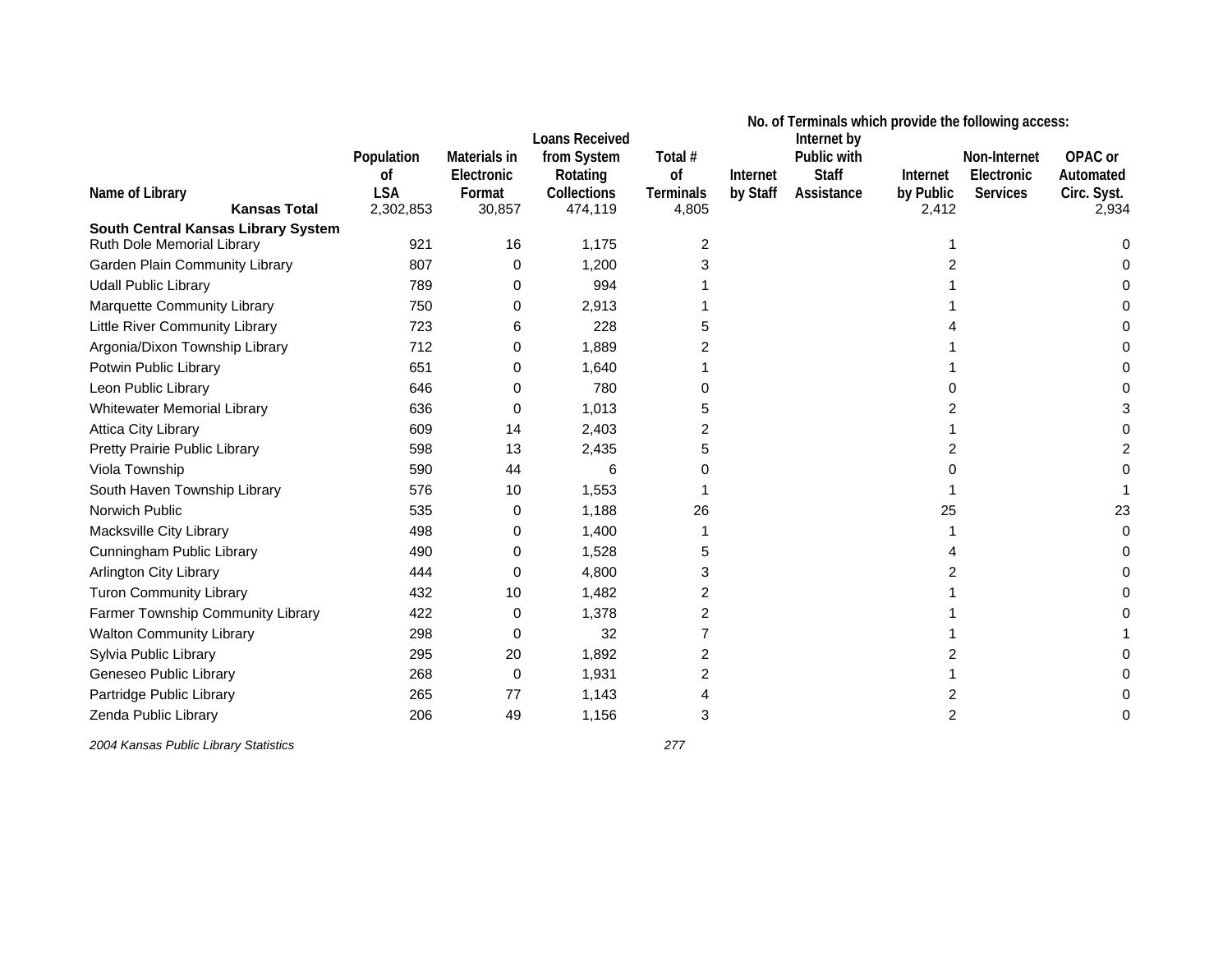|                                     |            |              |                       |           | No. of Terminals which provide the following access: |              |           |                 |             |
|-------------------------------------|------------|--------------|-----------------------|-----------|------------------------------------------------------|--------------|-----------|-----------------|-------------|
|                                     |            |              | <b>Loans Received</b> |           | Internet by                                          |              |           |                 |             |
|                                     | Population | Materials in | from System           | Total #   |                                                      | Public with  |           | Non-Internet    | OPAC or     |
|                                     | 0f         | Electronic   | Rotating              | 0f        | Internet                                             | <b>Staff</b> | Internet  | Electronic      | Automated   |
| Name of Library                     | LSA        | Format       | <b>Collections</b>    | Terminals | by Staff                                             | Assistance   | by Public | <b>Services</b> | Circ. Syst. |
| <b>Kansas Total</b>                 | 2,302,853  | 30,857       | 474.119               | 4,805     |                                                      |              | 2.412     |                 | 2,934       |
| South Central Kansas Library System |            |              |                       |           |                                                      |              |           |                 |             |
| Wisner Library                      | 202        |              | 200                   |           |                                                      |              |           |                 | 0           |
| <b>Hardtner Public Library</b>      | 192        | 171          | 2.052                 | 5         |                                                      |              |           |                 |             |
| <b>System Total</b>                 | 619,382    | 7,962        | 107.157               | 918       |                                                      |              | 397       |                 | 545         |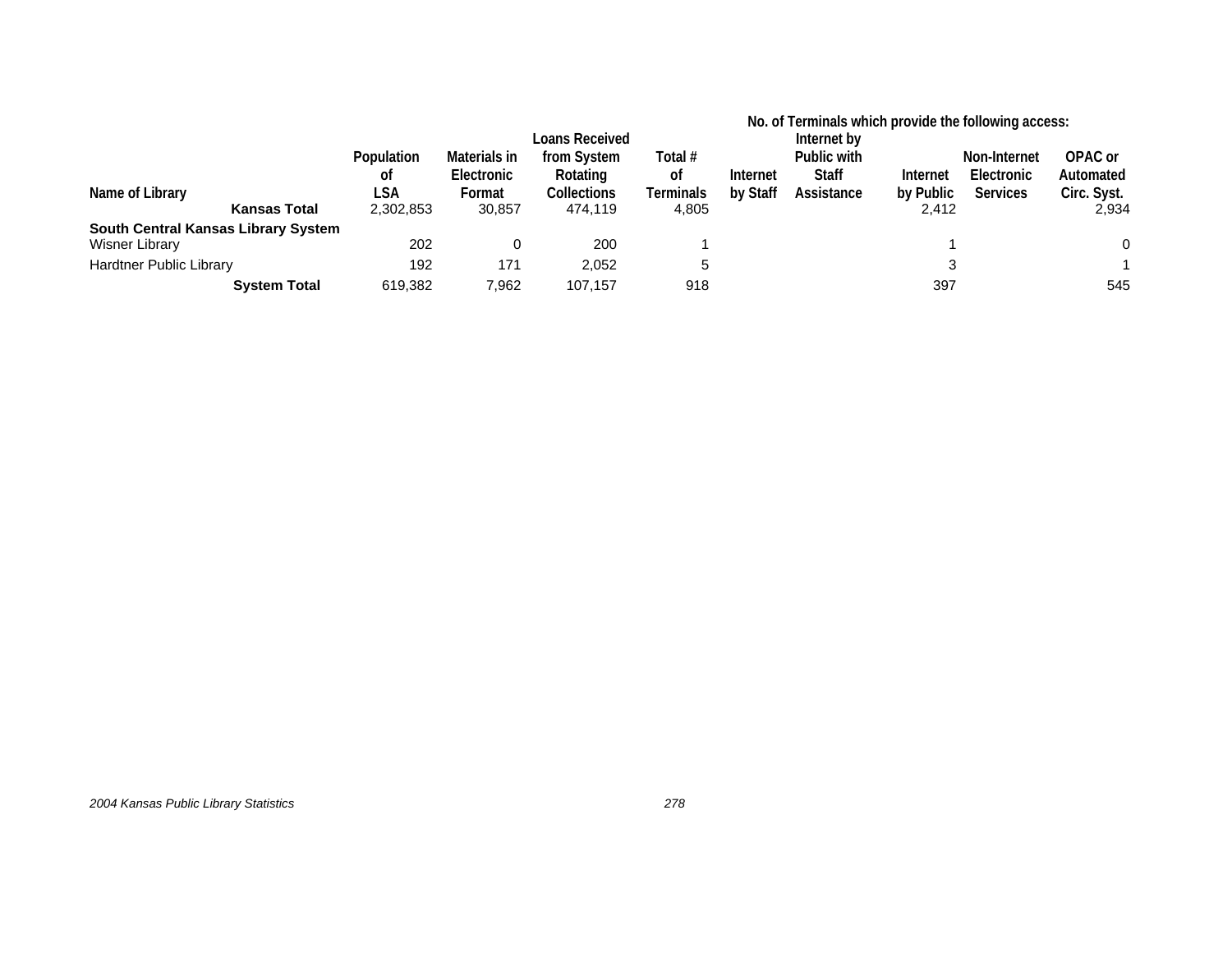|                                        |            |              |                                      | No. of Terminals which provide the following access: |          |                            |                |                 |             |  |
|----------------------------------------|------------|--------------|--------------------------------------|------------------------------------------------------|----------|----------------------------|----------------|-----------------|-------------|--|
|                                        | Population | Materials in | <b>Loans Received</b><br>from System | Total #                                              |          | Internet by<br>Public with |                | Non-Internet    | OPAC or     |  |
|                                        | 0f         | Electronic   | Rotating                             | of                                                   | Internet | <b>Staff</b>               | Internet       | Electronic      | Automated   |  |
| Name of Library                        | <b>LSA</b> | Format       | Collections                          | <b>Terminals</b>                                     | by Staff | Assistance                 | by Public      | <b>Services</b> | Circ. Syst. |  |
| <b>Kansas Total</b>                    | 2,302,853  | 30,857       | 474,119                              | 4,805                                                |          |                            | 2,412          |                 | 2,934       |  |
| <b>Southeast Kansas Library System</b> |            |              |                                      |                                                      |          |                            |                |                 |             |  |
| Pittsburg Public Library               | 19,276     | 347          | 0                                    | 42                                                   |          |                            | 21             |                 |             |  |
| Independence Public Library            | 13,540     | 0            | 0                                    | 22                                                   |          |                            | 6              |                 |             |  |
| Parsons Public Library                 | 11,296     | 242          | 0                                    | 21                                                   |          |                            |                |                 |             |  |
| Coffeyville Public Library             | 10,472     | 505          | 0                                    | 17                                                   |          |                            | 8              |                 |             |  |
| Chanute Public Library                 | 9,053      | 160          | 0                                    | 18                                                   |          |                            | 5              |                 |             |  |
| <b>Coffey County Library</b>           | 8,815      | 241          | 0                                    | 61                                                   |          |                            | 28             |                 | 23          |  |
| Fort Scott Public Library              | 8,065      | 0            | 631                                  | 15                                                   |          |                            | $\overline{7}$ |                 | 8           |  |
| Iola Public Library                    | 6,033      | 273          | 0                                    | 17                                                   |          |                            | 10             |                 | 15          |  |
| Johnston Public Library                | 4,344      | 0            | $\Omega$                             | 6                                                    |          |                            | 4              |                 |             |  |
| <b>Garnett Public Library</b>          | 3,388      | 0            | 2,173                                | 11                                                   |          |                            | 6              |                 |             |  |
| <b>Columbus Public Library</b>         | 3,286      | 0            | 1,500                                | 6                                                    |          |                            |                |                 |             |  |
| Galena Public Library                  | 3,168      | 0            | 3,200                                | 2                                                    |          |                            |                |                 |             |  |
| Eureka Carnegie Library                | 2,816      | 0            | 2,735                                | 7                                                    |          |                            | 3              |                 |             |  |
| Neodesha/W.A. Rankin Memorial          | 2,734      | 0            | 3,200                                | 14                                                   |          |                            | 8              |                 |             |  |
| <b>Girard Public</b>                   | 2,734      | 66           | 1,060                                | 22                                                   |          |                            | 11             |                 | 22          |  |
| Fredonia Public Library                | 2,520      | 9            | 840                                  | 10                                                   |          |                            |                |                 | 10          |  |
| Cherryvale Public Library              | 2,292      | $\Omega$     | 1,944                                | 5                                                    |          |                            |                |                 |             |  |
| Caney City Library                     | 2,004      | 100          | 1,800                                |                                                      |          |                            |                |                 |             |  |
| Oswego Public                          | 1,989      | $\Omega$     | 1,168                                | 5                                                    |          |                            |                |                 |             |  |
| Linn County Library District #1        | 1,974      | 42           | 61                                   | 2                                                    |          |                            |                |                 |             |  |
| Humboldt Public                        | 1,926      | 6            | 1,811                                | 6                                                    |          |                            |                |                 |             |  |
| Linn County Library Dist #2            | 1,718      | 0            | 1,305                                | 13                                                   |          |                            | 10             |                 | 10          |  |
| Yates Center Public Library            | 1,520      | 12           | 1,727                                | 9                                                    |          |                            |                |                 |             |  |
| Arma City Library                      | 1,508      | 20           | 300                                  | 6                                                    |          |                            | 4              |                 |             |  |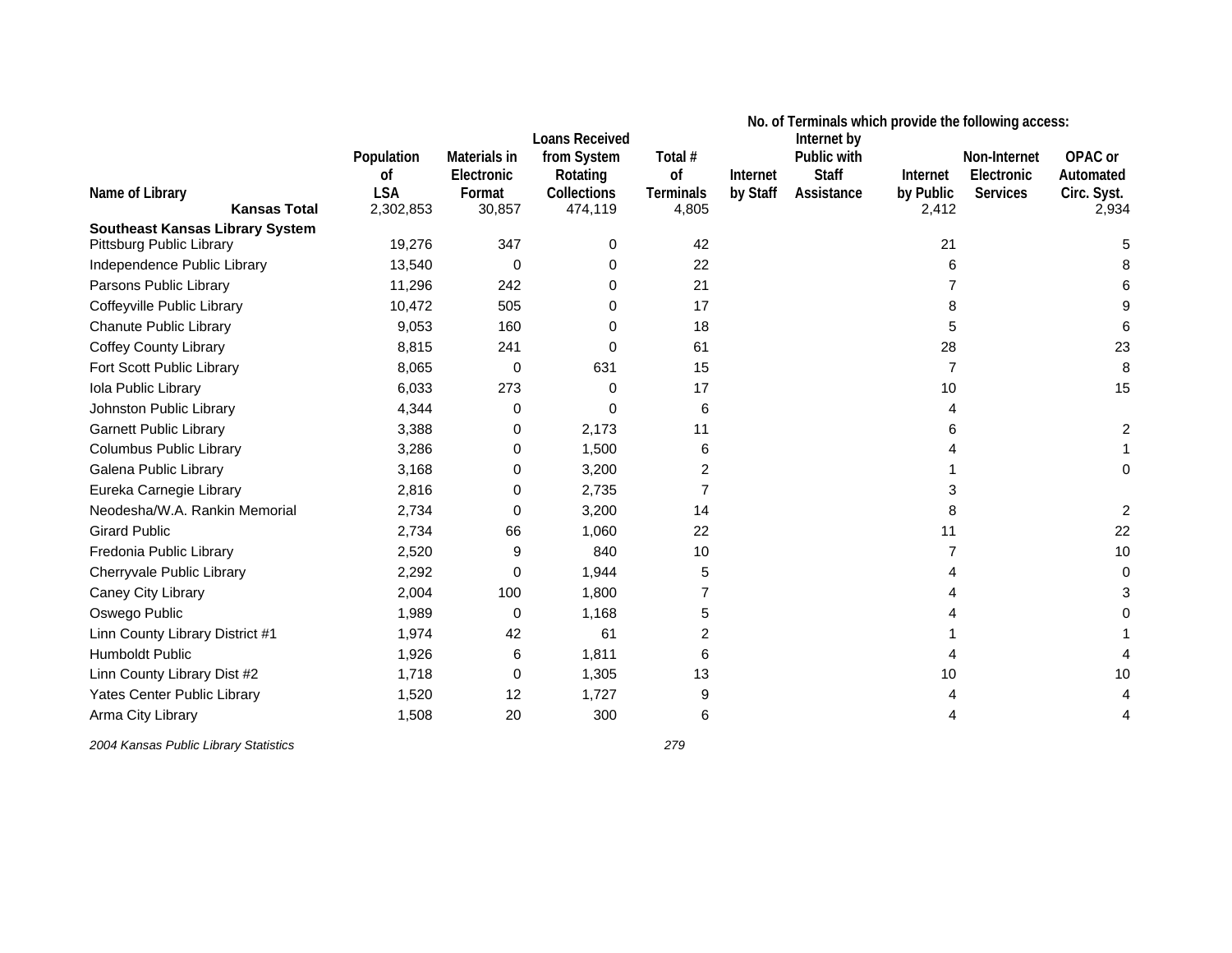|                                                                           |            |              | <b>Loans Received</b> |                  |          | Internet by  |                | No. of Terminals which provide the following access: |             |  |
|---------------------------------------------------------------------------|------------|--------------|-----------------------|------------------|----------|--------------|----------------|------------------------------------------------------|-------------|--|
|                                                                           | Population | Materials in | from System           | Total #          |          | Public with  |                | Non-Internet                                         | OPAC or     |  |
|                                                                           | 0f         | Electronic   | Rotating              | of               | Internet | <b>Staff</b> | Internet       | Electronic                                           | Automated   |  |
| Name of Library                                                           | <b>LSA</b> | Format       | Collections           | <b>Terminals</b> | by Staff | Assistance   | by Public      | <b>Services</b>                                      | Circ. Syst. |  |
| <b>Kansas Total</b>                                                       | 2,302,853  | 30,857       | 474,119               | 4,805            |          |              | 2,412          |                                                      | 2,934       |  |
| <b>Southeast Kansas Library System</b><br>Mound City/Linn County Dist. #4 | 1,443      | 0            | 1,494                 | 6                |          |              |                |                                                      |             |  |
| Pleasanton Lincoln Library                                                | 1,381      |              | 618                   |                  |          |              |                |                                                      |             |  |
| Sedan Public Library                                                      | 1,288      | 12           | 1,685                 | 5                |          |              |                |                                                      |             |  |
| Chetopa City Library                                                      | 1,238      | 0            | 900                   |                  |          |              | 2              |                                                      |             |  |
| Erie City Public Library                                                  | 1,178      | 178          | 504                   |                  |          |              | 6              |                                                      |             |  |
| <b>Altamont Public Library</b>                                            | 1,068      | 0            | 2,800                 |                  |          |              |                |                                                      |             |  |
| <b>Graves Memorial Library</b>                                            | 933        | 42           | 2,800                 |                  |          |              | 2              |                                                      |             |  |
| Madison Public Library                                                    | 822        | 0            | 3,000                 |                  |          |              | 3              |                                                      |             |  |
| Howard City Library                                                       | 786        | 6            | 1,252                 |                  |          |              | 3              |                                                      |             |  |
| Weir Public Library                                                       | 768        | 30           | 3,200                 | 5                |          |              |                |                                                      |             |  |
| Cedar Vale Memorial Library                                               | 689        | 8            | 2,752                 |                  |          |              | 4              |                                                      |             |  |
| Moran Public Library                                                      | 550        | 25           | 3,500                 |                  |          |              | 3              |                                                      |             |  |
| Linn County Library Dist. #3                                              | 507        | 10           | 3,200                 |                  |          |              | $\overline{c}$ |                                                      |             |  |
| Thayer Friday Reading Club City Library                                   | 499        | 4            | 2,550                 |                  |          |              | 3              |                                                      |             |  |
| Altoona Public Library                                                    | 483        |              | 2,313                 |                  |          |              |                |                                                      |             |  |
| Moline Public Library                                                     | 443        | 10           | 2,500                 | 2                |          |              | 2              |                                                      |             |  |
| Mccune City Library                                                       | 426        | 0            | 2,600                 |                  |          |              | 3              |                                                      |             |  |
| Edna Public Library                                                       | 420        | 30           | 50                    | 2                |          |              |                |                                                      |             |  |
| Mound Valley Library                                                      | 414        | 0            | 2,000                 | 6                |          |              | 6              |                                                      |             |  |
| Colony City Library                                                       | 395        |              | 1,200                 | 3                |          |              | 2              |                                                      |             |  |
| Longton Public Library                                                    | 382        | 2            | 53                    |                  |          |              | 2              |                                                      |             |  |
| <b>Bronson Public Library</b>                                             | 341        | $\Omega$     | 3,200                 |                  |          |              | 4              |                                                      |             |  |
| Hamilton City Library                                                     | 328        |              | 79                    | 3                |          |              | 2              |                                                      |             |  |
| <b>Toronto Public Library</b>                                             | 296        | 3            | 153                   | 5                |          |              | 3              |                                                      | 0           |  |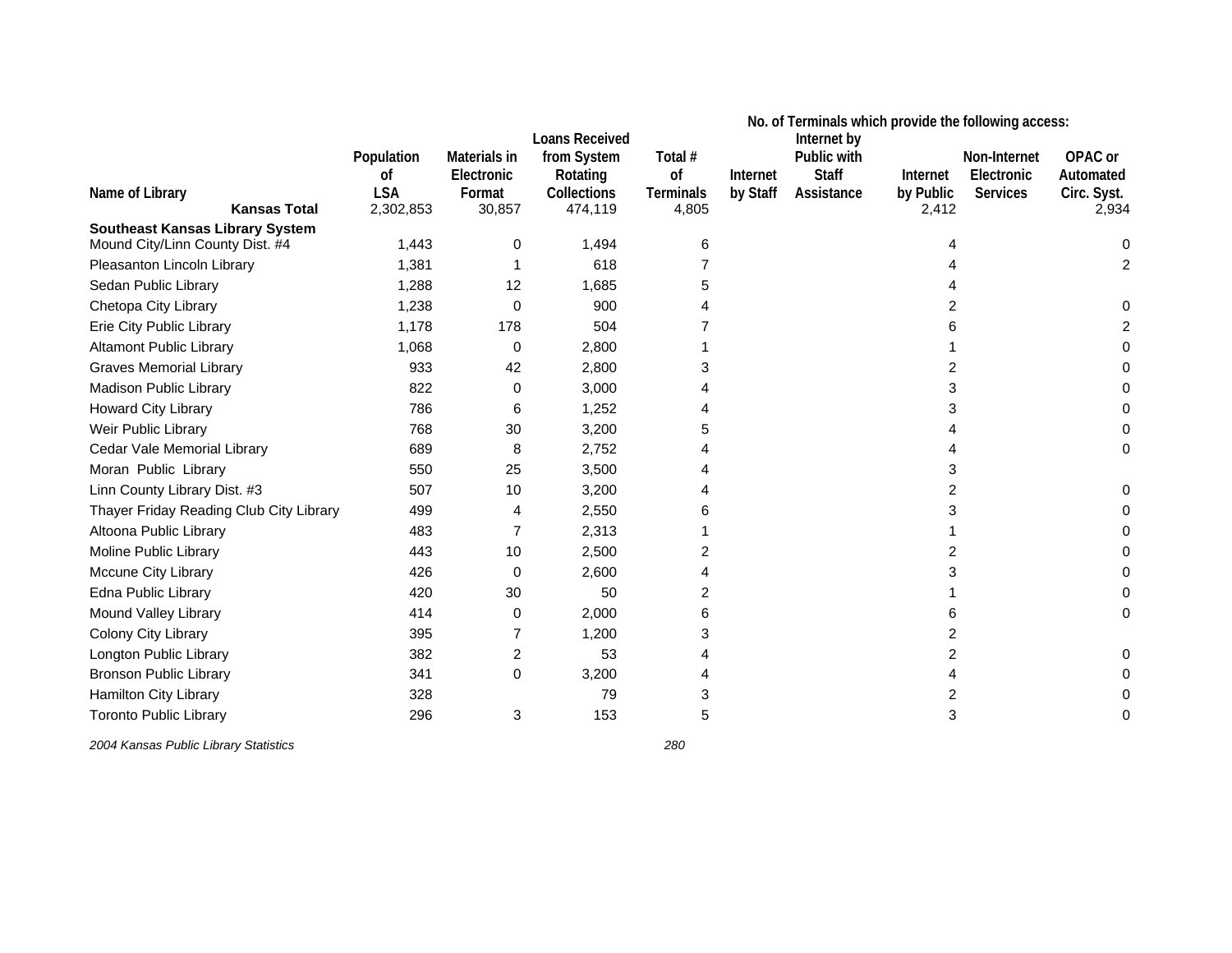|                                        |                         |                                      | Loans Received                         |                            | No. of Terminals which provide the following access:<br>Internet by |                                           |                       |                                               |                                     |
|----------------------------------------|-------------------------|--------------------------------------|----------------------------------------|----------------------------|---------------------------------------------------------------------|-------------------------------------------|-----------------------|-----------------------------------------------|-------------------------------------|
| Name of Library                        | Population<br>οt<br>LSA | Materials in<br>Electronic<br>Format | from System<br>Rotating<br>Collections | Total #<br>οf<br>Terminals | Internet<br>by Staff                                                | Public with<br><b>Staff</b><br>Assistance | Internet<br>by Public | Non-Internet<br>Electronic<br><b>Services</b> | OPAC or<br>Automated<br>Circ. Syst. |
| <b>Kansas Total</b>                    | 2,302,853               | 30,857                               | 474,119                                | 4,805                      |                                                                     |                                           | 2,412                 |                                               | 2,934                               |
| <b>Southeast Kansas Library System</b> |                         |                                      |                                        |                            |                                                                     |                                           |                       |                                               |                                     |
| <b>Prescott City Library</b>           | 281                     | 0                                    | 1,200                                  |                            |                                                                     |                                           |                       |                                               | 0                                   |
| Grenola Public                         | 224                     |                                      | 2,696                                  | 5                          |                                                                     |                                           |                       |                                               |                                     |
| <b>Walnut Public Library</b>           | 221                     | $\Omega$                             |                                        | 3                          |                                                                     |                                           | 2                     |                                               |                                     |
| <b>Hepler City Library</b>             | 153                     | 0                                    | 517                                    | 5                          |                                                                     |                                           |                       |                                               |                                     |
| Fall River Public Library              | 153                     | 0                                    | 2.625                                  | 2                          |                                                                     |                                           |                       |                                               |                                     |
| Savonburg Public Library               | 91                      | 6                                    | 2,800                                  | 3                          |                                                                     |                                           |                       |                                               |                                     |
| Havana Library                         | 86                      | 0                                    | 2,500                                  | 0                          |                                                                     |                                           |                       |                                               |                                     |
| <b>System Total</b>                    | 144.758                 | 2,405                                | 82,197                                 | 461                        |                                                                     |                                           | 257                   |                                               | 154                                 |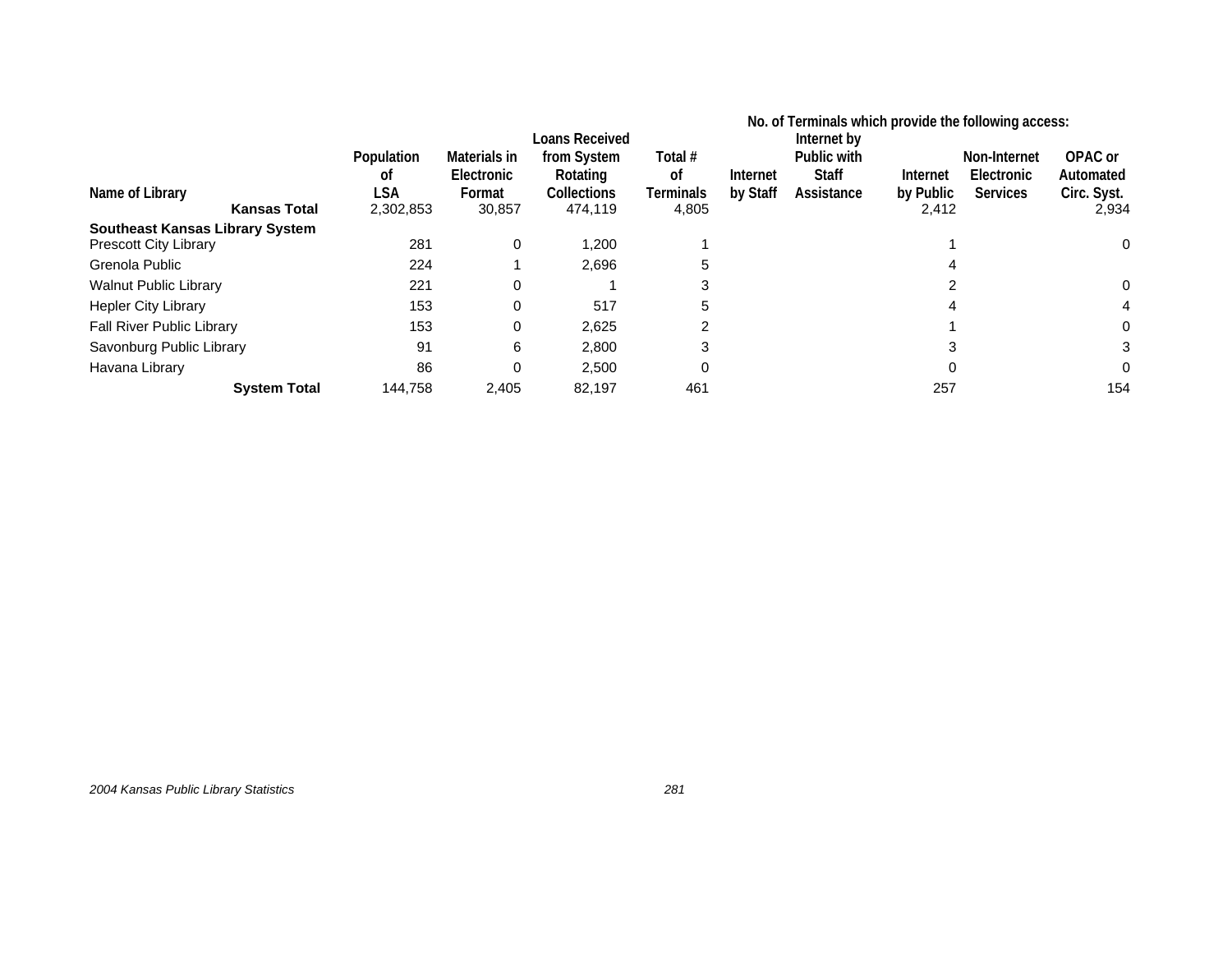|                                        |            |              | <b>Loans Received</b> | No. of Terminals which provide the following access:<br>Internet by |          |              |                |                 |             |  |
|----------------------------------------|------------|--------------|-----------------------|---------------------------------------------------------------------|----------|--------------|----------------|-----------------|-------------|--|
|                                        | Population | Materials in | from System           | Total #                                                             |          | Public with  |                | Non-Internet    | OPAC or     |  |
|                                        | 0f         | Electronic   | Rotating              | οf                                                                  | Internet | <b>Staff</b> | Internet       | Electronic      | Automated   |  |
| Name of Library                        | <b>LSA</b> | Format       | Collections           | <b>Terminals</b>                                                    | by Staff | Assistance   | by Public      | <b>Services</b> | Circ. Syst. |  |
| <b>Kansas Total</b>                    | 2,302,853  | 30,857       | 474,119               | 4,805                                                               |          |              | 2,412          |                 | 2,934       |  |
| <b>Southwest Kansas Library System</b> |            |              |                       |                                                                     |          |              |                |                 |             |  |
| Finney County Public Library           | 39,176     |              |                       | 45                                                                  |          |              | 26             |                 |             |  |
| Dodge City Public Library              | 25,568     | 2            | $\mathbf 0$           | 23                                                                  |          |              | 29             |                 | 29          |  |
| <b>Liberal Memorial Library</b>        | 20,067     | 607          | 2,180                 | 39                                                                  |          |              | 19             |                 | 19          |  |
| <b>Grant County Library</b>            | 7,745      | 75           | 0                     | 47                                                                  |          |              | 29             |                 | 14          |  |
| <b>Stevens County Library</b>          | 5,389      | 333          | $\Omega$              | 23                                                                  |          |              | 12             |                 | 23          |  |
| Scott County Library                   | 4,806      | 455          | 0                     | 10                                                                  |          |              | 3              |                 | 2           |  |
| Kearny County Library                  | 4,591      | 23           | 1,495                 | 14                                                                  |          |              | 4              |                 | 11          |  |
| Elkhart/Morton County Library          | 3,317      | 16           | 1,900                 | 42                                                                  |          |              | 15             |                 | 42          |  |
| Haskell Township Library               | 3,049      | 12           | 1,118                 | 5                                                                   |          |              | 3              |                 |             |  |
| Hamilton County Public Library         | 2,666      | 30           | 1,245                 | 11                                                                  |          |              | 6              |                 |             |  |
| Wichita County Library                 | 2,447      | 28           | 0                     | 5                                                                   |          |              | $\overline{2}$ |                 |             |  |
| <b>Stanton County Public Library</b>   | 2,404      | 0            | 1,158                 | 13                                                                  |          |              | 11             |                 | 12          |  |
| <b>Cimarron City Library</b>           | 2,036      | 100          | $\Omega$              | 14                                                                  |          |              | 8              |                 |             |  |
| Dighton/Lane County Library            | 1,946      | 42           | 1,870                 | 10                                                                  |          |              | 6              |                 |             |  |
| Dudley Township Library                | 1,775      | 5            | $\Omega$              | 1                                                                   |          |              | $\Omega$       |                 |             |  |
| Meade Public Library                   | 1,658      | 28           | 1,392                 | 14                                                                  |          |              | 6              |                 | 11          |  |
| Montezuma Township Library             | 1,645      | 20           | 1,431                 | 7                                                                   |          |              | 5              |                 | 2           |  |
| Kinsley                                | 1,551      | 25           | 2,676                 | 8                                                                   |          |              |                |                 |             |  |
| <b>Greeley County Public Library</b>   | 1,420      | 45           | 1,299                 | 9                                                                   |          |              |                |                 |             |  |
| Ness City Public Library               | 1,403      | 26           | 1,247                 | 8                                                                   |          |              | 4              |                 |             |  |
| Coldwater-Wilmore Regional Library     | 1,200      | 0            | 1,674                 | 3                                                                   |          |              | 2              |                 |             |  |
| Spearville Township Library            | 1,191      | 6            | 2,063                 | 8                                                                   |          |              | 5              |                 |             |  |
| Plains Community Library               | 1,180      | 3            | 285                   | 5                                                                   |          |              | 3              |                 |             |  |
| <b>Ashland Library</b>                 | 951        | 62           | 1,566                 | 5                                                                   |          |              | 2              |                 |             |  |